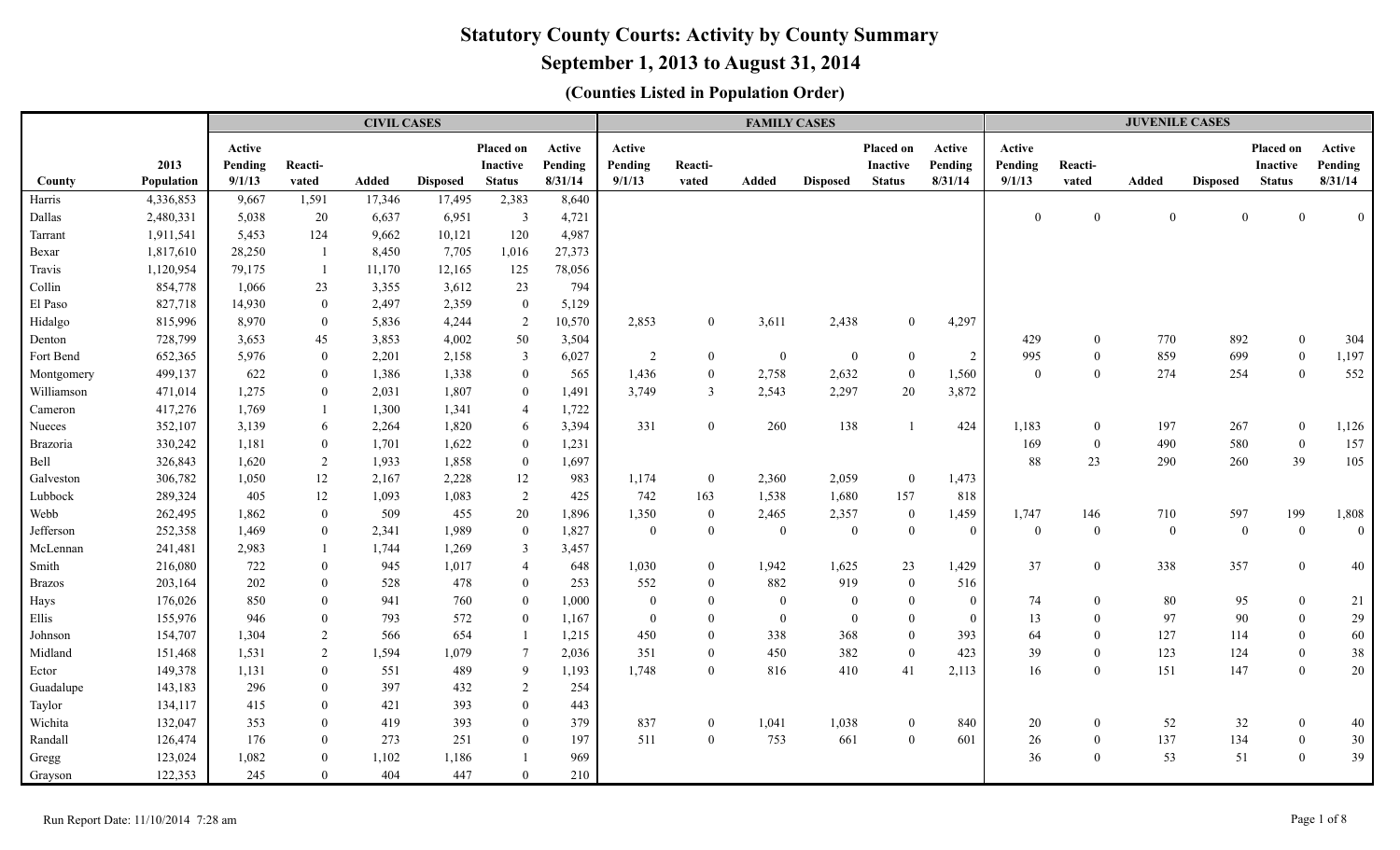# **September 1, 2013 to August 31, 2014**

|                 |            |                   |                | <b>MISDEMEANOR CASES</b> |                 |                          |                   |                   |          | <b>FELONY CASES</b> |                 |                              |                   |                   |                  | <b>TOTAL CASES</b> |                 |                              |                   |
|-----------------|------------|-------------------|----------------|--------------------------|-----------------|--------------------------|-------------------|-------------------|----------|---------------------|-----------------|------------------------------|-------------------|-------------------|------------------|--------------------|-----------------|------------------------------|-------------------|
|                 | 2013       | Active<br>Pending | Reacti-        |                          |                 | Placed on<br>Inactive    | Active<br>Pending | Active<br>Pending | Reacti-  |                     |                 | Placed on<br><b>Inactive</b> | Active<br>Pending | Active<br>Pending | Reacti-          |                    |                 | Placed on<br><b>Inactive</b> | Active<br>Pending |
| County          | Population | 9/1/13            | vated          | Added                    | <b>Disposed</b> | <b>Status</b>            | 8/31/14           | 9/1/13            | vated    | Added               | <b>Disposed</b> | <b>Status</b>                | 8/31/14           | 9/1/13            | vated            | <b>Added</b>       | <b>Disposed</b> | <b>Status</b>                | 8/31/14           |
| Harris          | 4,336,853  | 17,064            | 11,311         | 68,527                   | 70,504          | 9,603                    | 16,378            |                   |          |                     |                 |                              |                   | 26,731            | 12,902           | 85,873             | 87,999          | 11,986                       | 25,018            |
| Dallas          | 2,480,331  | 25,405            | 1,039          | 47,641                   | 49,474          | 3,917                    | 20,694            | $\mathbf{0}$      | $\theta$ | $\theta$            | $\theta$        | $\theta$                     | $\theta$          | 30,443            | 1,059            | 54,278             | 56,425          | 3,920                        | 25,415            |
| Tarrant         | 1,911,541  | 10,911            | 4,788          | 30,244                   | 30,911          | 4,354                    | 10,679            |                   |          |                     |                 |                              |                   | 16,364            | 4,912            | 39,906             | 41,032          | 4,474                        | 15,666            |
| Bexar           | 1,817,610  | 17,382            | 13,724         | 44,180                   | 38,854          | 14,300                   | 20,695            |                   |          |                     |                 |                              |                   | 45,632            | 13,725           | 52,630             | 46,559          | 15,316                       | 48,068            |
| Travis          | 1,120,954  | 20,710            | 14,400         | 34,743                   | 35,457          | 11,575                   | 20,748            | $\theta$          | $\Omega$ | $\theta$            | $\theta$        | $\Omega$                     | $\theta$          | 99,885            | 14,401           | 45,913             | 47,622          | 11,700                       | 98,804            |
| Collin          | 854,778    | 7,278             | $\overline{0}$ | 10,356                   | 10,046          | $\mathbf{0}$             | 7,595             |                   |          |                     |                 |                              |                   | 8,344             | 23               | 13,711             | 13,658          | 23                           | 8,389             |
| El Paso         | 827,718    | 27,577            | $\overline{0}$ | 13,063                   | 12,705          | $\theta$                 | 29,211            |                   |          |                     |                 |                              |                   | 42,507            | $\boldsymbol{0}$ | 15,560             | 15,064          | $\Omega$                     | 34,340            |
| Hidalgo         | 815,996    | 12,842            | $\overline{0}$ | 14,779                   | 14,397          | $\theta$                 | 13,224            |                   |          |                     |                 |                              |                   | 24,665            | $\overline{0}$   | 24,226             | 21,079          |                              | 28,091            |
| Denton          | 728,799    | 10,924            | $\overline{0}$ | 9.585                    | 9,828           | $\Omega$                 | 10,653            | 150               | 43       | 160                 | 129             | 54                           | 180               | 15,156            | 88               | 14,368             | 14,851          | 104                          | 14,641            |
| Fort Bend       | 652,365    | 6,471             | 1,901          | 7,069                    | 6,251           | 2,216                    | 7,014             |                   |          |                     |                 |                              |                   | 13,444            | 1,901            | 10,129             | 9,108           | 2,219                        | 14,240            |
| Montgomery      | 499,137    | 4,591             | 2,732          | 9,767                    | 10,249          | 2,069                    | 4,159             | $\theta$          | $\theta$ | $\theta$            | $\Omega$        | $\theta$                     | $\theta$          | 6,649             | 2,732            | 14,185             | 14,473          | 2,069                        | 6,836             |
| Williamson      | 471,014    | 6,154             | $\overline{0}$ | 10,020                   | 9,048           | $\bf{0}$                 | 7,098             |                   |          |                     |                 |                              |                   | 11,178            | $\overline{3}$   | 14,594             | 13,152          | 20                           | 12,461            |
| Cameron         | 417,276    | 7,805             | 2,888          | 6,288                    | 6,972           | 3,393                    | 6,703             |                   |          |                     |                 |                              |                   | 9,574             | 2,889            | 7,588              | 8,313           | 3,397                        | 8,425             |
| Nueces          | 352,107    | 8,132             | 67             | 9,502                    | 7,445           | 121                      | 9,811             |                   |          |                     |                 |                              |                   | 12,785            | 73               | 12,223             | 9,670           | 128                          | 14,755            |
| <b>Brazoria</b> | 330,242    | 4,860             | $\overline{0}$ | 8,250                    | 7,968           | 6                        | 5,127             | $\theta$          | $\Omega$ | $\theta$            | $\Omega$        | $\Omega$                     | $\Omega$          | 6,210             | $\mathbf{0}$     | 10,441             | 10,170          | -6                           | 6,515             |
| Bell            | 326,843    | 6,046             | 1,135          | 11,160                   | 9,807           | 1,390                    | 7,144             |                   |          |                     |                 |                              |                   | 7,754             | 1,160            | 13,383             | 11,925          | 1,429                        | 8,946             |
| Galveston       | 306,782    | 3,373             | 1,731          | 10,353                   | 10,464          | 1,705                    | 3,442             |                   |          |                     |                 |                              |                   | 5,597             | 1,743            | 14,880             | 14,751          | 1,717                        | 5,898             |
| Lubbock         | 289,324    | 2,589             | 2,868          | 4,868                    | 4,712           | 2,774                    | 2,745             |                   |          |                     |                 |                              |                   | 3,736             | 3,043            | 7,499              | 7,475           | 2,933                        | 3,988             |
| Webb            | 262,495    | 8,809             | 1,146          | 3,725                    | 1,942           | 1,579                    | 10,159            |                   |          |                     |                 |                              |                   | 13,768            | 1,292            | 7,409              | 5,351           | 1,798                        | 15,322            |
| Jefferson       | 252,358    | 2,962             | 2,719          | 5,630                    | 5,680           | 2,839                    | 2,792             | $\mathbf{0}$      | $\theta$ | $\mathbf{0}$        | $\theta$        | $\overline{0}$               | $\mathbf{0}$      | 4,431             | 2,719            | 7,971              | 7,669           | 2,839                        | 4,619             |
| McLennan        | 241,481    | 2,548             | 2,446          | 5,741                    | 5,637           | 2,416                    | 2,686             |                   |          |                     |                 |                              |                   | 5,531             | 2,447            | 7,485              | 6,906           | 2,419                        | 6,143             |
| Smith           | 216,080    | 2,097             | 69             | 4,814                    | 5,282           | $\overline{\phantom{0}}$ | 1,695             |                   | $\theta$ | $\boldsymbol{0}$    | $\Omega$        | $\overline{0}$               | $\overline{1}$    | 3,887             | 69               | 8,039              | 8,281           | 28                           | 3,813             |
| <b>Brazos</b>   | 203,164    | 3,380             | 11             | 4,649                    | 3,959           | -11                      | 3,649             | $\theta$          | $\Omega$ | $\theta$            | $\theta$        | $\theta$                     | $\mathbf{0}$      | 4,134             | 11               | 6,059              | 5,356           | -11                          | 4,418             |
| Hays            | 176,026    | 3,196             | 1,069          | 3,610                    | 3,711           | 1,150                    | 2,964             |                   |          |                     |                 |                              |                   | 4,120             | 1,069            | 4,631              | 4,566           | 1,150                        | 3,985             |
| Ellis           | 155,976    | 1,372             | 689            | 3,167                    | 2,277           | 870                      | 2,081             | $\mathbf{0}$      | $\theta$ | $\mathbf{0}$        | $\theta$        | $\theta$                     | $\mathbf{0}$      | 2,331             | 689              | 4,057              | 2,939           | 870                          | 3,277             |
| Johnson         | 154,707    | 1,629             | 991            | 3,710                    | 3,682           | 1,094                    | 1,740             | $\theta$          | $\Omega$ | $\theta$            |                 | $\theta$                     | $\boldsymbol{0}$  | 3,447             | 993              | 4,741              | 4,818           | 1,095                        | 3,408             |
| Midland         | 151,468    | 3,254             | 531            | 4,930                    | 4,965           | 960                      | 2,955             | $\theta$          | $\Omega$ | $\theta$            |                 | $\Omega$                     | $\boldsymbol{0}$  | 5,175             | 533              | 7,097              | 6,550           | 967                          | 5,452             |
| Ector           | 149,378    | 1,333             | 449            | 4,417                    | 4,103           | 973                      | 1,123             | $\theta$          | $\Omega$ | $\theta$            | $\Omega$        | $\Omega$                     | $\Omega$          | 4,228             | 449              | 5,935              | 5,149           | 1,023                        | 4,449             |
| Guadalupe       | 143,183    | 770               | 845            | 1,464                    | 1,792           | 856                      | 555               |                   |          |                     |                 |                              |                   | 1,066             | 845              | 1,861              | 2,224           | 858                          | 809               |
| Taylor          | 134,117    | 3,121             | 911            | 3,335                    | 3,160           | 1,071                    | 3,046             |                   |          |                     |                 |                              |                   | 3,536             | 911              | 3,756              | 3,553           | 1,071                        | 3,489             |
| Wichita         | 132,047    | 2,569             | $\overline{0}$ | 3,483                    | 3,462           | $\overline{0}$           | 2,590             | $\theta$          | $\Omega$ |                     |                 | $\Omega$                     | $\Omega$          | 3,779             | $\overline{0}$   | 4,996              | 4,926           | $\mathbf{0}$                 | 3,849             |
| Randall         | 126,474    | 471               | 1,031          | 1,786                    | 1,923           | 986                      | 418               |                   |          |                     |                 |                              |                   | 1,184             | 1,031            | 2,949              | 2,969           | 986                          | 1,246             |
| Gregg           | 123,024    | 2,702             | 1,401          | 3,753                    | 3,858           | 1,837                    | 2,542             |                   |          |                     |                 |                              |                   | 3,820             | 1,401            | 4,908              | 5,095           | 1,838                        | 3,550             |
| Grayson         | 122,353    | 3,029             | 1,461          | 2,994                    | 3,150           | 1,518                    | 2,803             |                   |          |                     |                 |                              |                   | 3,274             | 1.461            | 3,398              | 3,597           | 1,518                        | 3,013             |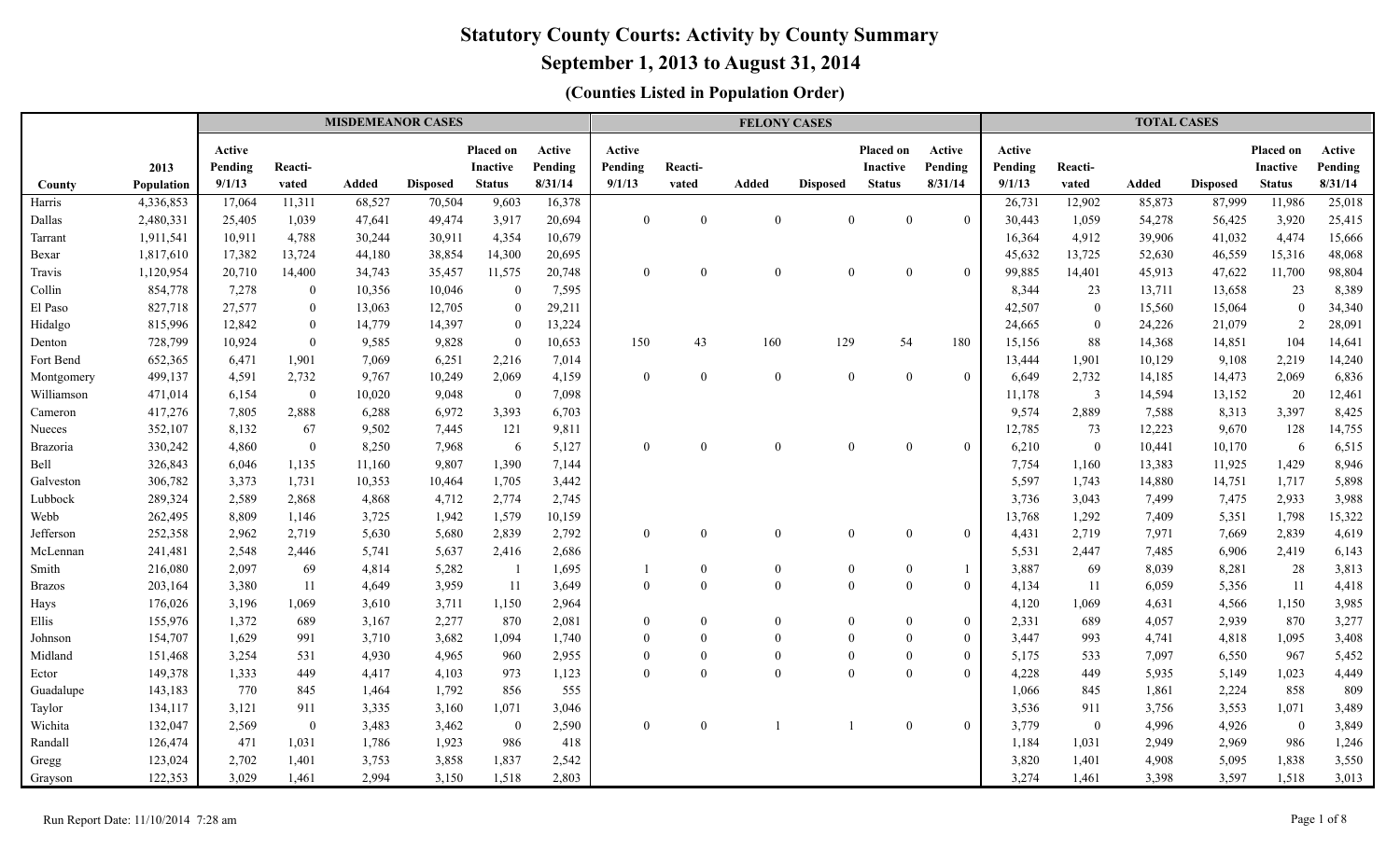# **September 1, 2013 to August 31, 2014**

|              |            |                |                | <b>CIVIL CASES</b> |                 |                  |         |                |                         | <b>FAMILY CASES</b> |                 |                 |                |                |                  | <b>JUVENILE CASES</b> |                  |                 |                |
|--------------|------------|----------------|----------------|--------------------|-----------------|------------------|---------|----------------|-------------------------|---------------------|-----------------|-----------------|----------------|----------------|------------------|-----------------------|------------------|-----------------|----------------|
|              |            | Active         |                |                    |                 | Placed on        | Active  | Active         |                         |                     |                 | Placed on       | Active         | Active         |                  |                       |                  | Placed on       | Active         |
|              | 2013       | Pending        | Reacti-        |                    |                 | <b>Inactive</b>  | Pending | Pending        | Reacti-                 |                     |                 | <b>Inactive</b> | Pending        | Pending        | Reacti-          |                       |                  | <b>Inactive</b> | Pending        |
| County       | Population | 9/1/13         | vated          | Added              | <b>Disposed</b> | <b>Status</b>    | 8/31/14 | 9/1/13         | vated                   | Added               | <b>Disposed</b> | <b>Status</b>   | 8/31/14        | 9/1/13         | vated            | Added                 | <b>Disposed</b>  | <b>Status</b>   | 8/31/14        |
| Potter       | 121,661    | 411            | $\overline{4}$ | 591                | 544             | 119              | 455     | 201            | 10                      | 305                 | 356             | 10              | 147            | 93             | $\overline{1}$   | 90                    | 79               | $\overline{1}$  | 77             |
| Parker       | 121,418    | 372            | $\overline{0}$ | 564                | 553             | $\overline{0}$   | 381     | 418            | $\overline{0}$          | 605                 | 521             | 12              | 507            |                |                  |                       |                  |                 |                |
| Comal        | 118,480    | 683            | $\theta$       | 592                | 673             |                  | 613     |                |                         |                     |                 |                 |                |                |                  |                       |                  |                 |                |
| Tom Green    | 114,954    | 241            | $\theta$       | 543                | 455             | $\mathbf{0}$     | 316     |                |                         |                     |                 |                 |                |                |                  |                       |                  |                 |                |
| Kaufman      | 108,568    | 726            | $\overline{0}$ | 750                | 622             | 15               | 846     | 107            | $\overline{0}$          | 61                  | 39              | $\overline{0}$  | 125            | 13             | $\overline{0}$   | 39                    | 33               | $\theta$        | 15             |
| Bowie        | 93,487     | 257            | $\theta$       | 213                | 172             | $\overline{0}$   | 291     | 672            | 10                      | 573                 | 551             | 15              | 666            | 13             | $\overline{0}$   | 64                    | 54               | $\overline{0}$  | 23             |
| Victoria     | 90,028     | 416            | $\theta$       | 409                | 378             | $\boldsymbol{0}$ | 452     |                |                         |                     |                 |                 |                | 42             | $\overline{0}$   | 109                   | 104              | $\mathbf{0}$    | 25             |
| Angelina     | 87,441     | 391            | $\theta$       | 388                | 363             | $\overline{2}$   | 415     | 1,590          | $\overline{0}$          | 1,374               | 1,355           | $\mathbf{0}$    | 1,624          | $\overline{4}$ | $\theta$         | 76                    | 78               | $\mathbf{0}$    | $\sqrt{2}$     |
| Hunt         | 87,048     | 284            | 50             | 451                | 394             | 155              | 212     | 12             | $\overline{0}$          | 60                  | 60              | $\overline{4}$  | $\overline{4}$ | 168            | 5                | 76                    | 201              | $28\,$          | 41             |
| Rockwall     | 85,245     | 490            | $\theta$       | 571                | 660             | $\theta$         | 397     | $\overline{3}$ | $\mathbf{0}$            | $\overline{1}$      | 3               | $\bf{0}$        | $\overline{1}$ | 6              | $\theta$         | 29                    | 23               | $\theta$        | 12             |
| Orange       | 82,957     | 1,802          | $\overline{0}$ | 381                | 602             | $\overline{0}$   | 1,583   | 358            | 9                       | 613                 | 567             | 18              | 393            | 20             | $\overline{0}$   | 73                    | 60               | $\mathbf{0}$    | $20\,$         |
| Henderson    | 78,675     | 343            | $\theta$       | 452                | 418             |                  | 378     | 458            | $\overline{0}$          | 448                 | 455             | $\mathbf{0}$    | 447            | 29             | $\Omega$         | $\overline{3}$        | $\mathbf{Q}$     | $\theta$        | 24             |
| Liberty      | 76,907     | 755            | $\theta$       | 214                | 449             | $\overline{0}$   | 761     | 321            | $\overline{0}$          | 270                 | 260             | $\mathbf{0}$    | 348            | 198            | $\theta$         | 20                    | 17               | $\overline{0}$  | 207            |
| Coryell      | 76,192     | 211            | $\overline{0}$ | 130                | 133             | 14               | 194     | 423            | $\overline{0}$          | 411                 | 378             | $\bf{0}$        | 455            | $28\,$         | $\overline{0}$   | 30                    | 33               | $\mathbf{0}$    | $25\,$         |
| Bastrop      | 75,825     | 156            |                | 162                | 153             |                  | 164     | 756            | 11                      | 615                 | 591             | 15              | 776            | 91             | $\overline{0}$   | 92                    | 89               | $\mathbf{0}$    | 93             |
| Walker       | 68,817     | 527            | $\overline{0}$ | 257                | 220             |                  | 542     | 676            | $\overline{0}$          | 567                 | 746             | $\mathbf{0}$    | 538            | 13             | $\boldsymbol{0}$ | 21                    | 25               | $\overline{0}$  | $\overline{5}$ |
| Harrison     | 66,886     | 303            | $\overline{0}$ | 237                | 377             | 17               | 224     |                |                         |                     |                 |                 |                | 16             | $\overline{0}$   | 59                    | 62               | $\overline{0}$  | 13             |
| San Patricio | 66,137     | 1,515          | $\overline{0}$ | 170                | 78              | $\mathbf{0}$     | 1,889   |                |                         |                     |                 |                 |                |                |                  |                       |                  |                 |                |
| Nacogdoches  | 65,330     | 793            | $\theta$       | 197                | 260             | $\mathbf{0}$     | 731     | 1,193          | $\bf{0}$                | 596                 | 654             | $\mathbf{0}$    | 1,259          | $\overline{0}$ | $\overline{0}$   | $\overline{0}$        | $\overline{0}$   | $\overline{0}$  | $\mathbf{0}$   |
| Starr        | 61,963     | 981            | $\overline{0}$ | 234                | 85              | $\overline{3}$   | 1,147   | 1,450          | $\overline{0}$          | 449                 | 373             | $\bf{0}$        | 1,541          | 339            | $\overline{0}$   | 58                    | $\bf{0}$         | $\overline{0}$  | 397            |
| Wise         | 60,939     | 240            | $\theta$       | 273                | 298             | 13               | 214     | 400            | $\boldsymbol{0}$        | 442                 | 454             | $\mathbf{0}$    | 287            | $\,8\,$        | $\boldsymbol{0}$ | 23                    | $22\,$           | $\overline{0}$  | $\overline{2}$ |
| Anderson     | 57,938     | 211            | $\theta$       | 177                | 192             | $\overline{2}$   | 189     | 840            | $\mathbf{0}$            | 496                 | 433             | 33              | 900            | 19             | $\overline{0}$   | 26                    | 20               | 2               | 25             |
| Maverick     | 55,932     |                |                |                    |                 |                  |         |                |                         |                     |                 |                 |                |                |                  |                       |                  |                 |                |
| Hardin       | 55,417     |                |                |                    |                 |                  |         |                |                         |                     |                 |                 |                |                |                  |                       |                  |                 |                |
| Rusk         | 53,622     | 14             | $\mathbf{0}$   | 6                  | $\overline{5}$  | $\boldsymbol{0}$ | 13      | 1,255          | $\mathbf{0}$            | 1,029               | 990             | $\overline{0}$  | 1,364          | 36             | $\overline{0}$   | 25                    | 28               | $\Omega$        | $22\,$         |
| Hood         | 52,905     | 158            | $\overline{0}$ | 219                | 219             | $\overline{0}$   | 149     | 216            | -1                      | 419                 | 378             | 3               | 241            | 30             | $\overline{0}$   | 19                    | 19               | $\bf{0}$        | 31             |
| Van Zandt    | 52,481     | 373            | $\overline{0}$ | 237                | 233             | $\mathbf{0}$     | 380     | 200            | $\overline{0}$          | 216                 | 178             | $\overline{0}$  | 223            | $\mathbf{0}$   | $\boldsymbol{0}$ | $\boldsymbol{0}$      | $\boldsymbol{0}$ | $\overline{0}$  | $\mathbf{0}$   |
| Cherokee     | 50,878     | 1,179          | $\theta$       | 108                | 50              | $\overline{0}$   | 1,236   | 1,266          | $\overline{0}$          | 690                 | 775             | $\overline{0}$  | 1,184          | $\overline{0}$ | $\overline{0}$   | $\bf{0}$              | $\overline{0}$   | $\theta$        | $\overline{0}$ |
| Kerr         | 49,953     | 246            | $\overline{0}$ | 195                | 235             | $\mathbf{0}$     | 160     | 342            | $\overline{0}$          | 197                 | 162             | $\overline{0}$  | 167            |                |                  |                       |                  |                 |                |
| Lamar        | 49,426     | 114            | $\theta$       | 47                 | 24              | $\theta$         | 137     | 260            | $\mathfrak{Z}$          | 538                 | 504             | 5               | 292            |                |                  |                       |                  |                 |                |
| Val Verde    | 48,623     | 58             | $\overline{0}$ | 146                | 136             | $\mathbf{0}$     | 68      | 127            | $\overline{\mathbf{3}}$ | 136                 | 128             | $\overline{0}$  | 140            | 160            | $\overline{0}$   | 90                    | $77$             | $\overline{0}$  | 170            |
| Navarro      | 48,038     | 144            | $\theta$       | 125                | 100             | $\mathbf{0}$     | 165     | 234            | $\overline{0}$          | 347                 | 311             | $\overline{0}$  | 266            | $\overline{7}$ | $\overline{0}$   | 21                    | 15               | $\overline{0}$  | 13             |
| Medina       | 47,399     | 330            | $\theta$       | 230                | 267             | $\mathbf{0}$     | 299     | 151            | $\overline{0}$          | 237                 | 204             | $\overline{0}$  | 192            | $\overline{1}$ | $\overline{0}$   | $7\phantom{.0}$       | $7\phantom{.0}$  | $\overline{0}$  | $\mathbf{0}$   |
| Atascosa     | 47,093     | $\overline{0}$ | $\overline{0}$ | 125                | 76              | $\overline{0}$   | 866     | $\theta$       | $\mathbf{0}$            | $\overline{0}$      | $\mathbf{0}$    | $\overline{0}$  | $\overline{0}$ | $\overline{0}$ | $\overline{0}$   | $\theta$              | $\overline{0}$   | $\overline{0}$  | $\overline{0}$ |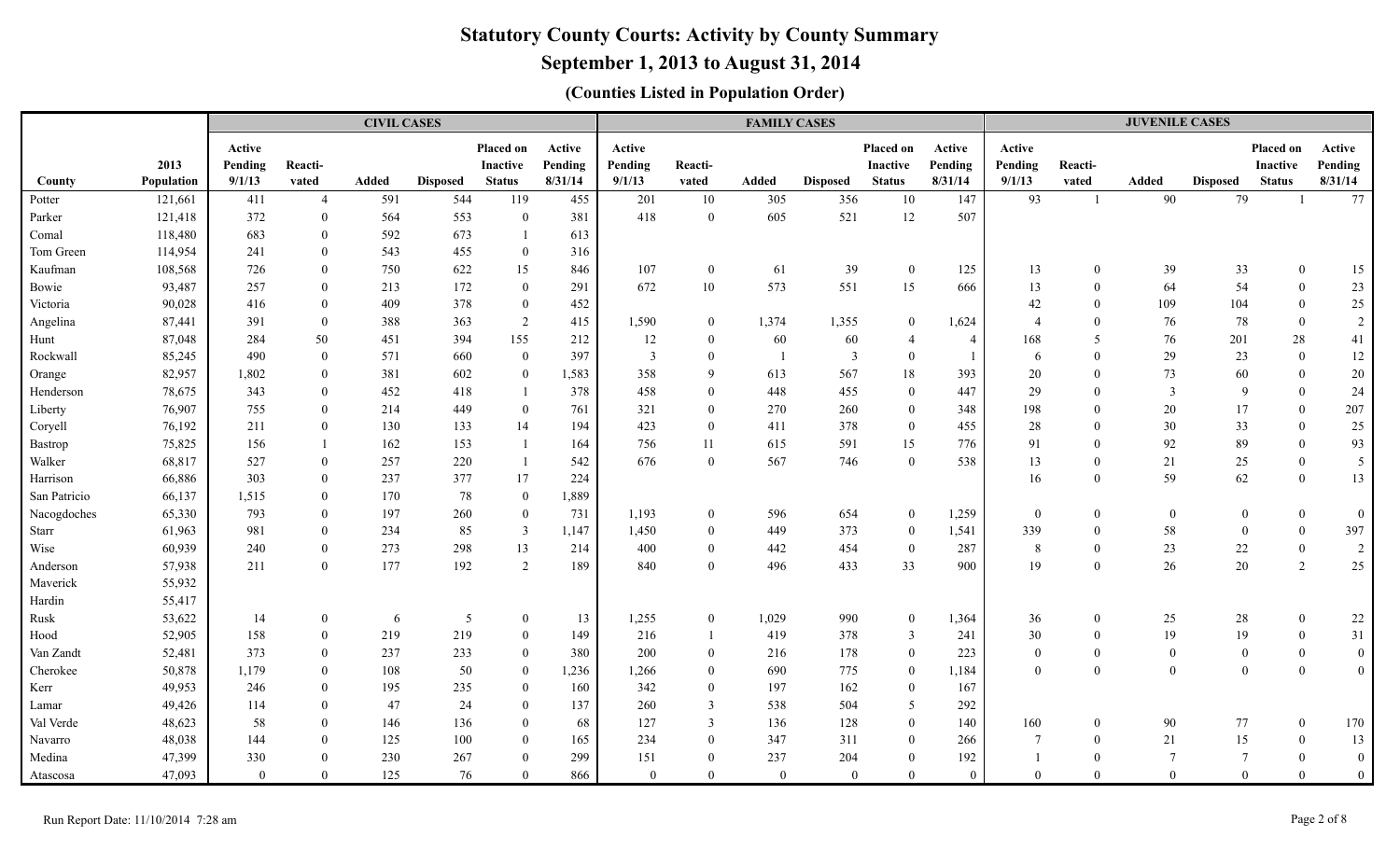# **September 1, 2013 to August 31, 2014**

|                  |                    |                   |                | <b>MISDEMEANOR CASES</b> |                 |                        |                              |                             |                | <b>FELONY CASES</b> |                 |                              |                              |                             |                  | <b>TOTAL CASES</b> |                 |                                     |                              |
|------------------|--------------------|-------------------|----------------|--------------------------|-----------------|------------------------|------------------------------|-----------------------------|----------------|---------------------|-----------------|------------------------------|------------------------------|-----------------------------|------------------|--------------------|-----------------|-------------------------------------|------------------------------|
|                  | 2013               | Active<br>Pending | Reacti-        | <b>Added</b>             | <b>Disposed</b> | Placed on<br>Inactive  | Active<br>Pending<br>8/31/14 | Active<br>Pending<br>9/1/13 | Reacti-        |                     |                 | Placed on<br><b>Inactive</b> | Active<br>Pending<br>8/31/14 | Active<br>Pending<br>9/1/13 | Reacti-<br>vated | <b>Added</b>       | <b>Disposed</b> | <b>Placed on</b><br><b>Inactive</b> | Active<br>Pending<br>8/31/14 |
| County           | Population         | 9/1/13<br>875     | vated<br>1,862 | 2,185                    | 2,823           | <b>Status</b><br>1,627 | 354                          |                             | vated          | Added               | <b>Disposed</b> | <b>Status</b>                |                              |                             | 1,877            |                    | 3,802           | <b>Status</b><br>1,757              |                              |
| Potter<br>Parker | 121,661<br>121,418 | 1,496             | 511            | 2,272                    | 2,519           | 568                    | 1,931                        | $\mathbf{0}$                | $\mathbf{0}$   | $\mathbf{0}$        | $\overline{0}$  | $\boldsymbol{0}$             | $\theta$                     | 1,580<br>2,286              | 511              | 3,171<br>3,441     | 3,593           | 580                                 | 1,033<br>2,819               |
| Comal            | 118,480            | 2,774             | $\mathbf{0}$   | 1,845                    | 1,719           | $\overline{0}$         | 2,901                        |                             |                |                     |                 |                              |                              | 3,457                       | $\boldsymbol{0}$ | 2,437              | 2,392           | $\overline{1}$                      | 3,514                        |
| Tom Green        | 114,954            | 2,521             | 1,110          | 3,162                    | 2,813           | 1,170                  | 2,902                        |                             |                |                     |                 |                              |                              | 2,762                       | 1,110            | 3,705              | 3,268           | 1,170                               | 3,218                        |
| Kaufman          | 108,568            | 1,424             | 900            | 1,869                    | 2,230           | 785                    | 955                          | 69                          | 29             | 75                  | 93              | 38                           | 55                           | 2,339                       | 929              | 2,794              | 3,017           | 838                                 | 1,996                        |
| Bowie            | 93,487             | 2,845             | 404            | 1,892                    | 1,957           | 550                    | 2,632                        | $\overline{1}$              | $\theta$       | $\theta$            | $\theta$        | $\bf{0}$                     | $\overline{1}$               | 3,788                       | 414              | 2,742              | 2,734           | 565                                 | 3,613                        |
| Victoria         | 90,028             | 1,068             | 1,252          | 2,393                    | 1,981           | 3,150                  | 930                          |                             |                |                     |                 |                              |                              | 1,526                       | 1,252            | 2,911              | 2,463           | 3,150                               | 1,407                        |
| Angelina         | 87,441             | 5,247             | $\mathbf{0}$   | 2,126                    | 1,527           | $\mathbf{0}$           | 5,843                        |                             |                |                     |                 |                              |                              | 7,232                       | $\mathbf{0}$     | 3,964              | 3,323           | 2                                   | 7,884                        |
| Hunt             | 87,048             | 478               | 491            | 1,846                    | 1,967           | 536                    | 355                          |                             | $\overline{0}$ | $\theta$            |                 | $\overline{0}$               | $\mathbf{0}$                 | 943                         | 546              | 2,433              | 2,623           | 723                                 | 612                          |
| Rockwall         | 85,245             | 1,157             | $\mathbf{0}$   | 1,702                    | 1,795           | $\overline{0}$         | 1,064                        | $\mathbf{0}$                | $\Omega$       | $\theta$            | $\theta$        | $\bf{0}$                     | $\mathbf{0}$                 | 1,656                       | $\mathbf{0}$     | 2,303              | 2,481           | $\overline{0}$                      | 1,474                        |
| Orange           | 82,957             | 1,290             | 524            | 1,135                    | 1,273           | 953                    | 1,263                        |                             |                |                     |                 |                              |                              | 3,470                       | 533              | 2,202              | 2,502           | 971                                 | 3,259                        |
| Henderson        | 78,675             | 972               | 249            | 1,584                    | 1,677           | 261                    | 977                          | 2                           | $\overline{0}$ | $\theta$            | $\mathbf{0}$    | $\theta$                     |                              | 1,804                       | 249              | 2,487              | 2,559           | 262                                 | 1,827                        |
| Liberty          | 76,907             | 4,860             | 90             | 2,019                    | 2,218           | 8                      | 4,787                        | $\theta$                    | $\theta$       | $\theta$            | $\Omega$        | $\Omega$                     | $\Omega$                     | 6,134                       | 90               | 2,523              | 2,944           | 8                                   | 6,103                        |
| Coryell          | 76,192             | 1,415             | $\overline{0}$ | 1,076                    | 1,280           | 6                      | 1,707                        |                             |                |                     |                 |                              |                              | 2,077                       | $\overline{0}$   | 1,647              | 1,824           | 20                                  | 2,381                        |
| <b>Bastrop</b>   | 75,825             | 1,337             | $\bf{0}$       | 989                      | 1,062           | $\boldsymbol{0}$       | 1,261                        |                             |                |                     |                 |                              |                              | 2,340                       | 12               | 1,858              | 1,895           | 16                                  | 2,294                        |
| Walker           | 68,817             | 2,479             | $\mathbf{0}$   | 845                      | 1,022           | $\boldsymbol{0}$       | 2,113                        |                             |                |                     |                 |                              |                              | 3,695                       | $\boldsymbol{0}$ | 1,690              | 2,013           | $\overline{1}$                      | 3,198                        |
| Harrison         | 66,886             | 178               | 316            | 1,212                    | 1,253           | 285                    | 192                          |                             |                |                     |                 |                              |                              | 497                         | 316              | 1,508              | 1,692           | 302                                 | 429                          |
| San Patricio     | 66,137             | 4,824             | $\mathbf{0}$   | 1,690                    | 1,521           | $\boldsymbol{0}$       | 5,059                        |                             |                |                     |                 |                              |                              | 6,339                       | $\boldsymbol{0}$ | 1,860              | 1,599           | $\bf{0}$                            | 6,948                        |
| Nacogdoches      | 65,330             | 2,189             | 917            | 3,515                    | 3,180           | 1,033                  | 2,403                        | $\mathbf{0}$                | $\theta$       |                     |                 | $\Omega$                     | $\mathbf{0}$                 | 4,175                       | 917              | 4,309              | 4,095           | 1,033                               | 4,393                        |
| Starr            | 61,963             | 2,618             | $\mathbf{0}$   | 647                      | 519             | $\mathbf{0}$           | 2,746                        |                             | $\theta$       | $\theta$            |                 | $\Omega$                     |                              | 5,389                       | $\mathbf{0}$     | 1,388              | 977             | $\overline{3}$                      | 5,832                        |
| Wise             | 60,939             | 562               | 552            | 1,688                    | 1,566           | 545                    | 705                          | $\mathbf{0}$                | $\mathbf{0}$   | $\theta$            | $\Omega$        | $\Omega$                     | $\Omega$                     | 1,210                       | 552              | 2,426              | 2,340           | 558                                 | 1,208                        |
| Anderson         | 57,938             | 454               | $\overline{0}$ | 320                      | 349             | $\theta$               | 467                          |                             |                |                     |                 |                              |                              | 1,524                       | $\overline{0}$   | 1,019              | 994             | 37                                  | 1,581                        |
| Maverick         | 55,932             |                   |                |                          |                 |                        |                              |                             |                |                     |                 |                              |                              | $\overline{0}$              | $\theta$         | $\theta$           | $\mathbf{0}$    | $\overline{0}$                      | $\boldsymbol{0}$             |
| Hardin           | 55,417             |                   |                |                          |                 |                        |                              |                             |                |                     |                 |                              |                              | $\theta$                    | $\theta$         | $\theta$           | $\Omega$        | $\overline{0}$                      | $\boldsymbol{0}$             |
| Rusk             | 53,622             | 486               | 207            | 754                      | 426             | 335                    | 458                          | $\overline{0}$              |                | $\theta$            | $\theta$        | $\Omega$                     | $\mathbf{0}$                 | 1,791                       | 208              | 1,814              | 1,449           | 335                                 | 1,857                        |
| Hood             | 52,905             | 591               | 372            | 1,458                    | 1,438           | 316                    | 598                          | $\mathbf{0}$                | $\mathbf{0}$   | $\theta$            | $\mathbf{0}$    | $\mathbf{0}$                 | $\boldsymbol{0}$             | 995                         | 373              | 2,115              | 2,054           | 319                                 | 1,019                        |
| Van Zandt        | 52,481             | 342               | 97             | 815                      | 463             | 120                    | 873                          |                             | $\mathbf{0}$   |                     |                 | $\Omega$                     | $\mathbf{0}$                 | 916                         | 97               | 1,269              | 875             | 120                                 | 1,476                        |
| Cherokee         | 50,878             | 788               | 248            | 751                      | 848             | 278                    | 687                          | $\theta$                    | $\theta$       | $\theta$            | $\theta$        | $\theta$                     | $\Omega$                     | 3,233                       | 248              | 1,549              | 1,673           | 278                                 | 3,107                        |
| Kerr             | 49,953             | 990               | 980            | 1,550                    | 1,545           | 1,004                  | 599                          |                             |                |                     |                 |                              |                              | 1,578                       | 980              | 1,942              | 1,942           | 1,004                               | 926                          |
| Lamar            | 49,426             |                   |                |                          |                 |                        |                              |                             |                |                     |                 |                              |                              | 374                         | $\overline{3}$   | 585                | 528             | $\overline{5}$                      | 429                          |
| Val Verde        | 48,623             | 431               | 454            | 587                      | 835             | 277                    | 381                          |                             |                |                     |                 |                              |                              | 776                         | 457              | 959                | 1,176           | 277                                 | 759                          |
| Navarro          | 48,038             |                   |                |                          |                 |                        |                              | 203                         | $\theta$       | 366                 | 391             | $\overline{0}$               | 182                          | 588                         | $\mathbf{0}$     | 859                | 817             | $\overline{0}$                      | 626                          |
| Medina           | 47,399             | 441               | 326            | 642                      | 718             | 298                    | 375                          |                             |                |                     |                 |                              |                              | 923                         | 326              | 1,116              | 1,196           | 298                                 | 866                          |
| Atascosa         | 47,093             | $\overline{0}$    | 214            | 782                      | 712             | 261                    | 1,116                        | $\mathbf{0}$                | $\theta$       | $\theta$            | $\overline{0}$  | $\overline{0}$               | $\boldsymbol{0}$             | $\mathbf{0}$                | 214              | 907                | 788             | 261                                 | 1,982                        |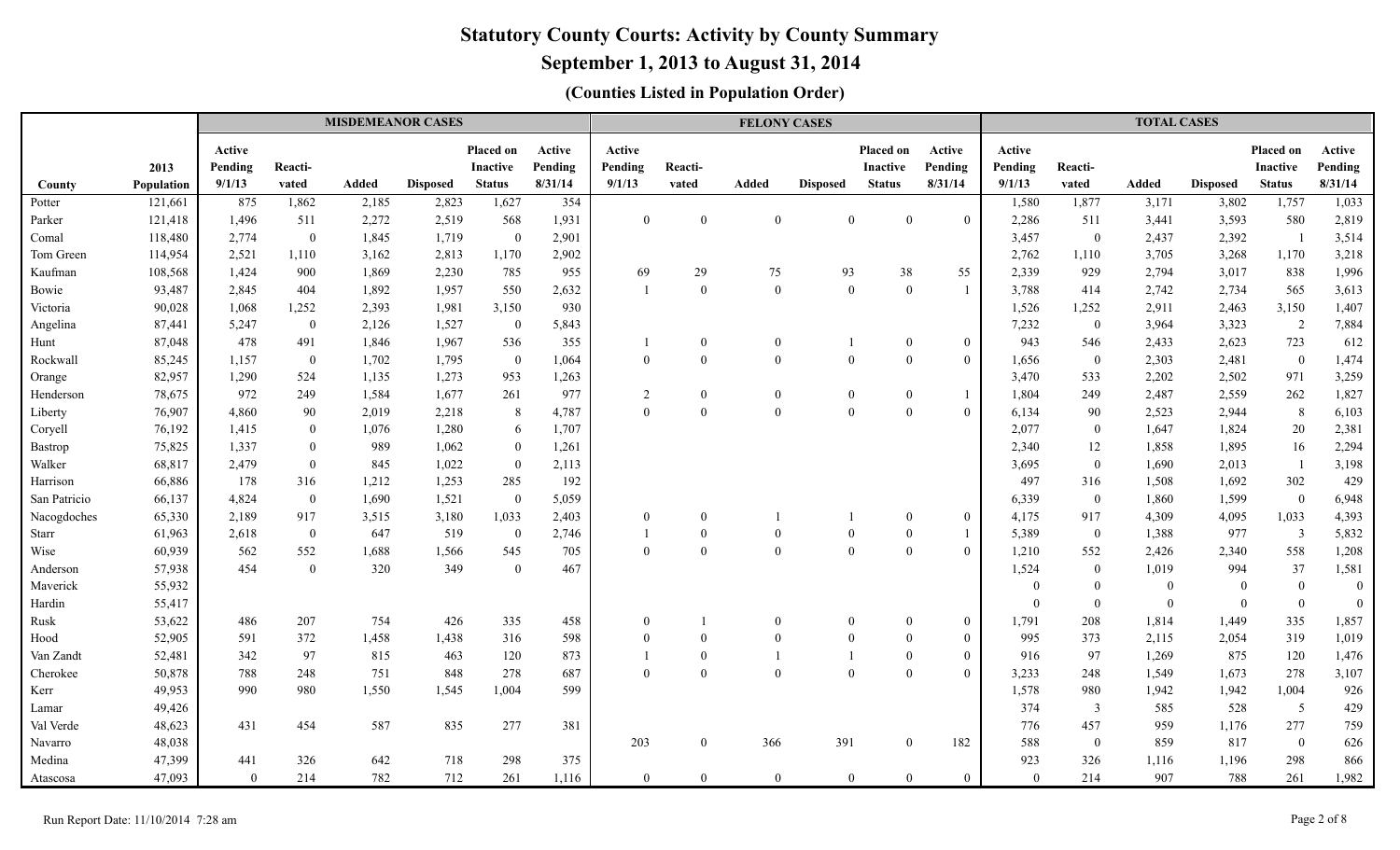# **September 1, 2013 to August 31, 2014**

|             |            |         |                  | <b>CIVIL CASES</b> |                 |                  |         |                |                  | <b>FAMILY CASES</b> |                 |                |                |                |                  | <b>JUVENILE CASES</b> |                  |                                  |                  |
|-------------|------------|---------|------------------|--------------------|-----------------|------------------|---------|----------------|------------------|---------------------|-----------------|----------------|----------------|----------------|------------------|-----------------------|------------------|----------------------------------|------------------|
|             |            | Active  |                  |                    |                 | Placed on        | Active  | Active         |                  |                     |                 | Placed on      | Active         | Active         |                  |                       |                  | Placed on                        | Active           |
|             | 2013       | Pending | Reacti-          |                    |                 | <b>Inactive</b>  | Pending | Pending        | Reacti-          |                     |                 | Inactive       | Pending        | Pending        | Reacti-          |                       |                  | Inactive                         | Pending          |
| County      | Population | 9/1/13  | vated            | Added              | <b>Disposed</b> | <b>Status</b>    | 8/31/14 | 9/1/13         | vated            | Added               | <b>Disposed</b> | <b>Status</b>  | 8/31/14        | 9/1/13         | vated            | Added                 | <b>Disposed</b>  | <b>Status</b>                    | 8/31/14          |
| Polk        | 45,790     | 1,647   | $\overline{0}$   | 812                | 601             | $\overline{0}$   | 1,875   | 2,088          | $\mathbf{0}$     | 981                 | 839             | $\mathbf{0}$   | 2,224          | 97             | $\mathbf{0}$     | 55                    | 51               | $\overline{0}$                   | $100\,$          |
| Wilson      | 45,418     |         |                  |                    |                 |                  |         |                |                  |                     |                 |                |                |                |                  |                       |                  |                                  |                  |
| Waller      | 45,213     | 235     | $\mathbf{0}$     | 70                 | 65              | $\mathbf{0}$     | 220     | 395            | $\mathbf{0}$     | 579                 | 562             | $\overline{0}$ | 445            | 31             | $\boldsymbol{0}$ | $5\overline{)}$       | $10\,$           | $\boldsymbol{0}$                 | $44\,$           |
| Burnet      | 43,823     | 121     | $\mathbf{0}$     | 175                | 120             | $\mathbf{0}$     | 176     | 418            | $\mathbf{0}$     | 379                 | 336             | $\mathbf{0}$   | 466            |                |                  |                       |                  |                                  |                  |
| Wood        | 42,306     |         |                  |                    |                 |                  |         |                |                  |                     |                 |                |                |                |                  |                       |                  |                                  |                  |
| Jim Wells   | 41,680     |         |                  |                    |                 |                  |         |                |                  |                     |                 |                |                |                |                  |                       |                  |                                  |                  |
| Wharton     | 41,216     |         |                  |                    |                 |                  |         |                |                  |                     |                 |                |                |                |                  |                       |                  |                                  |                  |
| Upshur      | 39,884     |         |                  |                    |                 |                  |         |                |                  |                     |                 |                |                |                |                  |                       |                  |                                  |                  |
| Erath       | 39,658     | 229     | $\overline{0}$   | 202                | 160             | $\overline{0}$   | 269     | $\overline{3}$ | $\mathbf{0}$     | $\boldsymbol{0}$    |                 | $\mathbf{0}$   | $\overline{2}$ | 9              | $\overline{0}$   | 13                    | 10               | $\overline{0}$                   | $\sqrt{6}$       |
| Caldwell    | 39,232     | 694     | $\overline{0}$   | 109                | 114             | $\mathbf{0}$     | 694     |                |                  |                     |                 |                |                | 17             | $\boldsymbol{0}$ | 79                    | 73               |                                  | 21               |
| Cooke       | 38,467     | 58      | $\overline{0}$   | 113                | 119             | $\mathbf{0}$     | 41      |                |                  |                     |                 |                |                | $\,8\,$        | $\boldsymbol{0}$ | 57                    | $45\,$           | $\overline{0}$                   | $16\,$           |
| Kendall     | 37,766     | 379     | $\overline{0}$   | 162                | 126             | $\overline{0}$   | 418     | 153            | $\overline{0}$   | 146                 | 101             | $\overline{0}$ | 198            | 5              | $\boldsymbol{0}$ | $38\,$                | $32\,$           | $\overline{0}$                   | $11\,$           |
| Brown       | 37,749     | 65      | $\overline{0}$   | 44                 | 42              | $\overline{0}$   | 67      | 286            | $\mathbf{0}$     | 394                 | 370             | 6              | 302            | $\overline{0}$ | $\mathbf{0}$     | $\mathbf{0}$          | $\bf{0}$         | $\mathbf{0}$                     | $\boldsymbol{0}$ |
| Chambers    | 36,812     |         |                  |                    |                 |                  |         |                |                  |                     |                 |                |                |                |                  |                       |                  |                                  |                  |
| Matagorda   | 36,592     |         |                  |                    |                 |                  |         |                |                  |                     |                 |                |                |                |                  |                       |                  |                                  |                  |
| Howard      | 36,147     |         |                  |                    |                 |                  |         |                |                  |                     |                 |                |                |                |                  |                       |                  |                                  |                  |
| Hale        | 35,764     |         |                  |                    |                 |                  |         |                |                  |                     |                 |                |                |                |                  |                       |                  |                                  |                  |
| Jasper      | 35,649     |         |                  |                    |                 |                  |         |                |                  |                     |                 |                |                |                |                  |                       |                  |                                  |                  |
| Hopkins     | 35,565     | 403     | $\overline{0}$   | 232                | 223             | $\overline{0}$   | 409     | 438            | $\mathbf{0}$     | 562                 | 495             | $\overline{0}$ | 505            | $\overline{0}$ | $\boldsymbol{0}$ | $\boldsymbol{0}$      | $\boldsymbol{0}$ | $\mathbf{0}$                     | $\boldsymbol{0}$ |
| Hill        | 34,823     | 339     | $\boldsymbol{0}$ | 203                | 202             | $\mathbf{0}$     | 258     | 392            | $\boldsymbol{0}$ | 374                 | 390             | $\overline{0}$ | 286            | 78             | $\boldsymbol{0}$ | $27\,$                | $22\,$           | $\mathbf{0}$                     | 83               |
| Washington  | 34,147     | 150     | $\boldsymbol{0}$ | 208                | 224             | $\boldsymbol{0}$ | 127     | 231            | 20               | 461                 | 449             | 15             | 248            | 6              | $\mathbf{0}$     | 41                    | 39               | $\overline{0}$                   | $7\phantom{.0}$  |
| Fannin      | 33,659     | 66      | $\overline{0}$   | 87                 | 88              | $\mathbf{0}$     | 65      | 141            | $\overline{0}$   | 213                 | 203             | $\theta$       | 160            |                |                  |                       |                  |                                  |                  |
| Bee         | 32,799     |         |                  |                    |                 |                  |         |                |                  |                     |                 |                |                |                |                  |                       |                  |                                  |                  |
| Titus       | 32,581     |         |                  |                    |                 |                  |         |                |                  |                     |                 |                |                |                |                  |                       |                  |                                  |                  |
| Kleberg     | 32,101     | 195     | $\mathbf{0}$     | 108                | 108             |                  | 195     | 211            | $\overline{2}$   | 231                 | 223             | $\mathfrak{Z}$ | 209            | $\overline{0}$ | $\bf{0}$         | $\overline{0}$        |                  | $\overline{0}$<br>$\overline{0}$ | $\boldsymbol{0}$ |
| Cass        | 30,331     | 134     | $\overline{0}$   | 46                 | 46              | $\boldsymbol{0}$ | 133     | 280            | $\mathbf{0}$     | 257                 | 216             | $\overline{0}$ | 321            | $\overline{2}$ | $\boldsymbol{0}$ | 6                     |                  | $\boldsymbol{0}$<br>6            | $\overline{2}$   |
| Austin      | 28,847     | 128     | $\overline{0}$   | 101                | 43              | $\overline{0}$   | 192     | 302            | $\overline{0}$   | 369                 | 337             | $\overline{0}$ | 337            | 9              | $\mathbf{0}$     | $10\,$                | $\overline{4}$   | $\overline{0}$                   | 13               |
| Palo Pinto  | 27,889     |         |                  |                    |                 |                  |         |                |                  |                     |                 |                |                |                |                  |                       |                  |                                  |                  |
| Uvalde      | 26,926     |         |                  |                    |                 |                  |         |                |                  |                     |                 |                |                |                |                  |                       |                  |                                  |                  |
| Grimes      | 26,859     |         |                  |                    |                 |                  |         |                |                  |                     |                 |                |                |                |                  |                       |                  |                                  |                  |
| San Jacinto | 26,856     |         |                  |                    |                 |                  |         |                |                  |                     |                 |                |                |                |                  |                       |                  |                                  |                  |
| Shelby      | 25,792     |         |                  |                    |                 |                  |         |                |                  |                     |                 |                |                |                |                  |                       |                  |                                  |                  |
| Gillespie   | 25,357     |         |                  |                    |                 |                  |         |                |                  |                     |                 |                |                |                |                  |                       |                  |                                  |                  |
| Fayette     | 24,821     |         |                  |                    |                 |                  |         |                |                  |                     |                 |                |                |                |                  |                       |                  |                                  |                  |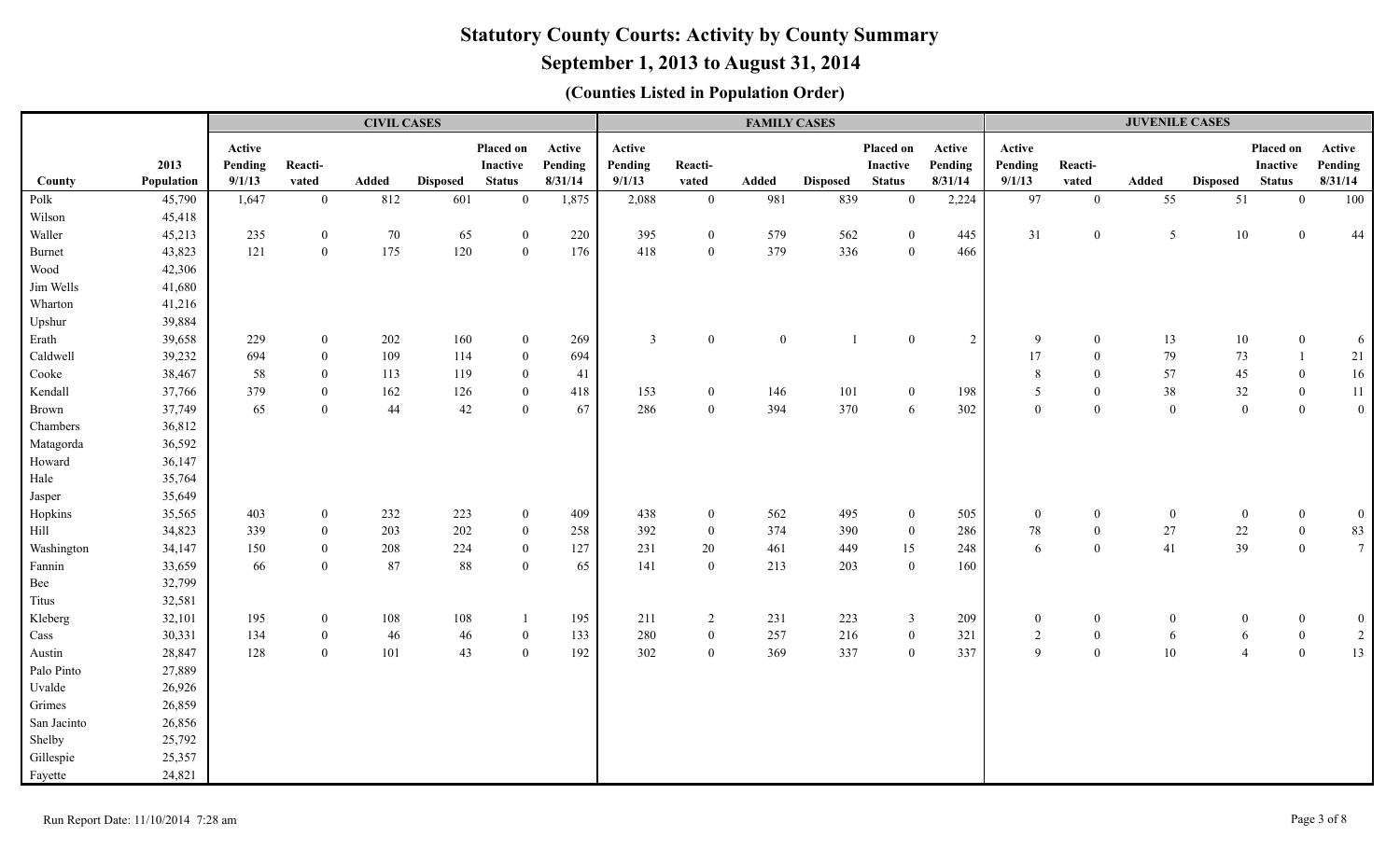# **September 1, 2013 to August 31, 2014**

|                |                  |                             |                  | <b>MISDEMEANOR CASES</b> |                 |                                               |                              |                             |                       | <b>FELONY CASES</b> |                 |                                        |                              |                             |                  | <b>TOTAL CASES</b>    |                   |                                               |                              |
|----------------|------------------|-----------------------------|------------------|--------------------------|-----------------|-----------------------------------------------|------------------------------|-----------------------------|-----------------------|---------------------|-----------------|----------------------------------------|------------------------------|-----------------------------|------------------|-----------------------|-------------------|-----------------------------------------------|------------------------------|
|                | 2013             | Active<br>Pending<br>9/1/13 | Reacti-          | Added                    | <b>Disposed</b> | Placed on<br><b>Inactive</b><br><b>Status</b> | Active<br>Pending<br>8/31/14 | Active<br>Pending<br>9/1/13 | Reacti-               | <b>Added</b>        |                 | Placed on<br>Inactive<br><b>Status</b> | Active<br>Pending<br>8/31/14 | Active<br>Pending<br>9/1/13 | Reacti-<br>vated | Added                 |                   | Placed on<br><b>Inactive</b><br><b>Status</b> | Active<br>Pending<br>8/31/14 |
| County         | Population       |                             | vated<br>316     | 826                      | 1,078           | 308                                           | 864                          | $\bf{0}$                    | vated<br>$\mathbf{0}$ |                     | <b>Disposed</b> | $\mathbf{0}$                           | $\bf{0}$                     |                             | 316              |                       | <b>Disposed</b>   | 308                                           |                              |
| Polk<br>Wilson | 45,790<br>45,418 | 1,081                       |                  |                          |                 |                                               |                              |                             |                       | $\mathbf{0}$        | $\mathbf{0}$    |                                        |                              | 4,913<br>$\mathbf{0}$       | $\boldsymbol{0}$ | 2,674<br>$\mathbf{0}$ | 2,569<br>$\bf{0}$ | $\mathbf{0}$                                  | 5,063<br>$\mathbf{0}$        |
| Waller         | 45,213           | 1,665                       | $\overline{0}$   | 293                      | 404             | $\overline{0}$                                | 1,554                        |                             |                       |                     |                 |                                        |                              | 2,326                       | $\boldsymbol{0}$ | 947                   | 1,041             | $\overline{0}$                                | 2,263                        |
| Burnet         | 43,823           |                             |                  |                          |                 |                                               |                              |                             |                       |                     |                 |                                        |                              | 539                         | $\mathbf{0}$     | 554                   | 456               | $\theta$                                      | 642                          |
| Wood           | 42,306           |                             |                  |                          |                 |                                               |                              |                             |                       |                     |                 |                                        |                              | $\theta$                    | $\mathbf{0}$     | $\mathbf{0}$          | $\overline{0}$    | $\theta$                                      | $\boldsymbol{0}$             |
| Jim Wells      | 41,680           |                             |                  |                          |                 |                                               |                              |                             |                       |                     |                 |                                        |                              |                             | $\Omega$         | $\Omega$              | $\Omega$          | $\Omega$                                      | $\boldsymbol{0}$             |
| Wharton        | 41,216           |                             |                  |                          |                 |                                               |                              |                             |                       |                     |                 |                                        |                              | $\theta$                    | $\overline{0}$   | $\Omega$              | $\Omega$          | $\theta$                                      | $\boldsymbol{0}$             |
| Upshur         | 39,884           |                             |                  |                          |                 |                                               |                              |                             |                       |                     |                 |                                        |                              | $\boldsymbol{0}$            | $\boldsymbol{0}$ | $\mathbf{0}$          | $\Omega$          | $\mathbf{0}$                                  | $\mathbf{0}$                 |
| Erath          | 39,658           | 569                         | 365              | 1,009                    | 1,024           | 361                                           | 562                          | $\theta$                    | $\Omega$              | $\theta$            | $\theta$        | $\Omega$                               | $\mathbf{0}$                 | 810                         | 365              | 1,224                 | 1,195             | 361                                           | 839                          |
| Caldwell       | 39,232           | 1,369                       | 192              | 1,195                    | 1,970           | 5                                             | 1,427                        |                             |                       |                     |                 |                                        |                              | 2,080                       | 192              | 1,383                 | 2,157             | - 6                                           | 2,142                        |
| Cooke          | 38,467           | 400                         | 192              | 1,072                    | 1,148           | 232                                           | 492                          |                             |                       |                     |                 |                                        |                              | 466                         | 192              | 1,242                 | 1,312             | 232                                           | 549                          |
| Kendall        | 37,766           | 269                         | 218              | 800                      | 658             | 292                                           | 370                          |                             |                       |                     |                 |                                        |                              | 806                         | 218              | 1,146                 | 917               | 292                                           | 997                          |
| <b>Brown</b>   | 37,749           | 487                         | 285              | 1,165                    | 984             | 393                                           | 617                          | $\theta$                    | $\Omega$              | $\Omega$            | $\Omega$        | $\theta$                               | $\mathbf{0}$                 | 838                         | 285              | 1,603                 | 1,396             | 399                                           | 986                          |
| Chambers       | 36,812           |                             |                  |                          |                 |                                               |                              |                             |                       |                     |                 |                                        |                              | $\mathbf{0}$                | $\overline{0}$   | $\Omega$              | $\theta$          | $\theta$                                      | $\mathbf{0}$                 |
| Matagorda      | 36,592           |                             |                  |                          |                 |                                               |                              |                             |                       |                     |                 |                                        |                              | $\theta$                    | $\mathbf{0}$     | $\Omega$              | $\Omega$          | $\Omega$                                      | $\boldsymbol{0}$             |
| Howard         | 36,147           |                             |                  |                          |                 |                                               |                              |                             |                       |                     |                 |                                        |                              |                             | $\mathbf{0}$     | $\Omega$              |                   | $\Omega$                                      | $\boldsymbol{0}$             |
| Hale           | 35,764           |                             |                  |                          |                 |                                               |                              |                             |                       |                     |                 |                                        |                              | $\Omega$                    | $\mathbf{0}$     | $\Omega$              | $\Omega$          | $\overline{0}$                                | $\boldsymbol{0}$             |
| Jasper         | 35,649           |                             |                  |                          |                 |                                               |                              |                             |                       |                     |                 |                                        |                              | $\boldsymbol{0}$            | $\boldsymbol{0}$ | $\theta$              | $\mathbf{0}$      | $\overline{0}$                                | $\boldsymbol{0}$             |
| Hopkins        | 35,565           | 472                         | 335              | 857                      | 994             | 350                                           | 315                          | $\boldsymbol{0}$            | $\overline{0}$        | $\theta$            | $\theta$        | $\boldsymbol{0}$                       | $\boldsymbol{0}$             | 1,313                       | 335              | 1,651                 | 1,712             | 350                                           | 1,229                        |
| Hill           | 34,823           | 921                         | $\boldsymbol{0}$ | 968                      | 871             | $\overline{0}$                                | 1,007                        | $\theta$                    | $\overline{0}$        | $\mathbf{0}$        | $\overline{0}$  | $\mathbf{0}$                           | $\mathbf{0}$                 | 1,730                       | $\overline{0}$   | 1,572                 | 1,485             | $\overline{0}$                                | 1,634                        |
| Washington     | 34,147           | 809                         | 143              | 1,111                    | 1,012           | 216                                           | 823                          |                             |                       |                     |                 |                                        |                              | 1,196                       | 163              | 1,821                 | 1,724             | 231                                           | 1,205                        |
| Fannin         | 33,659           | 290                         | 168              | 625                      | 680             | 281                                           | 111                          |                             |                       |                     |                 |                                        |                              | 497                         | 168              | 925                   | 971               | 281                                           | 336                          |
| Bee            | 32,799           |                             |                  |                          |                 |                                               |                              |                             |                       |                     |                 |                                        |                              | $\mathbf{0}$                | $\boldsymbol{0}$ | $\overline{0}$        | $\mathbf{0}$      | $\overline{0}$                                | $\boldsymbol{0}$             |
| Titus          | 32,581           |                             |                  |                          |                 |                                               |                              |                             |                       |                     |                 |                                        |                              | $\boldsymbol{0}$            | $\theta$         | $\theta$              | $\theta$          | $\theta$                                      | $\boldsymbol{0}$             |
| Kleberg        | 32,101           | 455                         | 391              | 1,157                    | 1,118           | 528                                           | 354                          | $\overline{0}$              | $\overline{0}$        | $\boldsymbol{0}$    | $\overline{0}$  | $\bf{0}$                               | $\mathbf{0}$                 | 861                         | 393              | 1,496                 | 1,449             | 532                                           | 758                          |
| Cass           | 30,331           | 188                         | 116              | 465                      | 408             | 115                                           | 223                          | $\boldsymbol{\Lambda}$      |                       | $\overline{3}$      | 5               | $\overline{2}$                         | $\mathbf{0}$                 | 608                         | 117              | 777                   | 681               | 117                                           | 679                          |
| Austin         | 28,847           | 586                         | $\overline{0}$   | 810                      | 776             | $\theta$                                      | 665                          |                             |                       |                     |                 |                                        |                              | 1,025                       | $\overline{0}$   | 1,290                 | 1,160             | $\overline{0}$                                | 1,207                        |
| Palo Pinto     | 27,889           |                             |                  |                          |                 |                                               |                              |                             |                       |                     |                 |                                        |                              | $\theta$                    | $\overline{0}$   | $\overline{0}$        | $\theta$          | $\theta$                                      | $\boldsymbol{0}$             |
| Uvalde         | 26,926           |                             |                  |                          |                 |                                               |                              |                             |                       |                     |                 |                                        |                              |                             | $\mathbf{0}$     | $\theta$              | $\theta$          | $\Omega$                                      | $\boldsymbol{0}$             |
| Grimes         | 26,859           |                             |                  |                          |                 |                                               |                              |                             |                       |                     |                 |                                        |                              |                             | $\theta$         | $\Omega$              | $\Omega$          | $\Omega$                                      | $\boldsymbol{0}$             |
| San Jacinto    | 26,856           |                             |                  |                          |                 |                                               |                              |                             |                       |                     |                 |                                        |                              |                             | $\mathbf{0}$     | $\Omega$              | $\Omega$          | $\Omega$                                      | $\boldsymbol{0}$             |
| Shelby         | 25,792           |                             |                  |                          |                 |                                               |                              |                             |                       |                     |                 |                                        |                              |                             | $\theta$         | $\Omega$              | $\Omega$          | $\Omega$                                      | $\mathbf{0}$                 |
| Gillespie      | 25,357           |                             |                  |                          |                 |                                               |                              |                             |                       |                     |                 |                                        |                              |                             | $\theta$         | $\Omega$              | $\theta$          | $\Omega$                                      | $\boldsymbol{0}$             |
| Fayette        | 24,821           |                             |                  |                          |                 |                                               |                              |                             |                       |                     |                 |                                        |                              | $\overline{0}$              | $\Omega$         | $\Omega$              | $\mathbf{0}$      | $\theta$                                      | $\mathbf{0}$                 |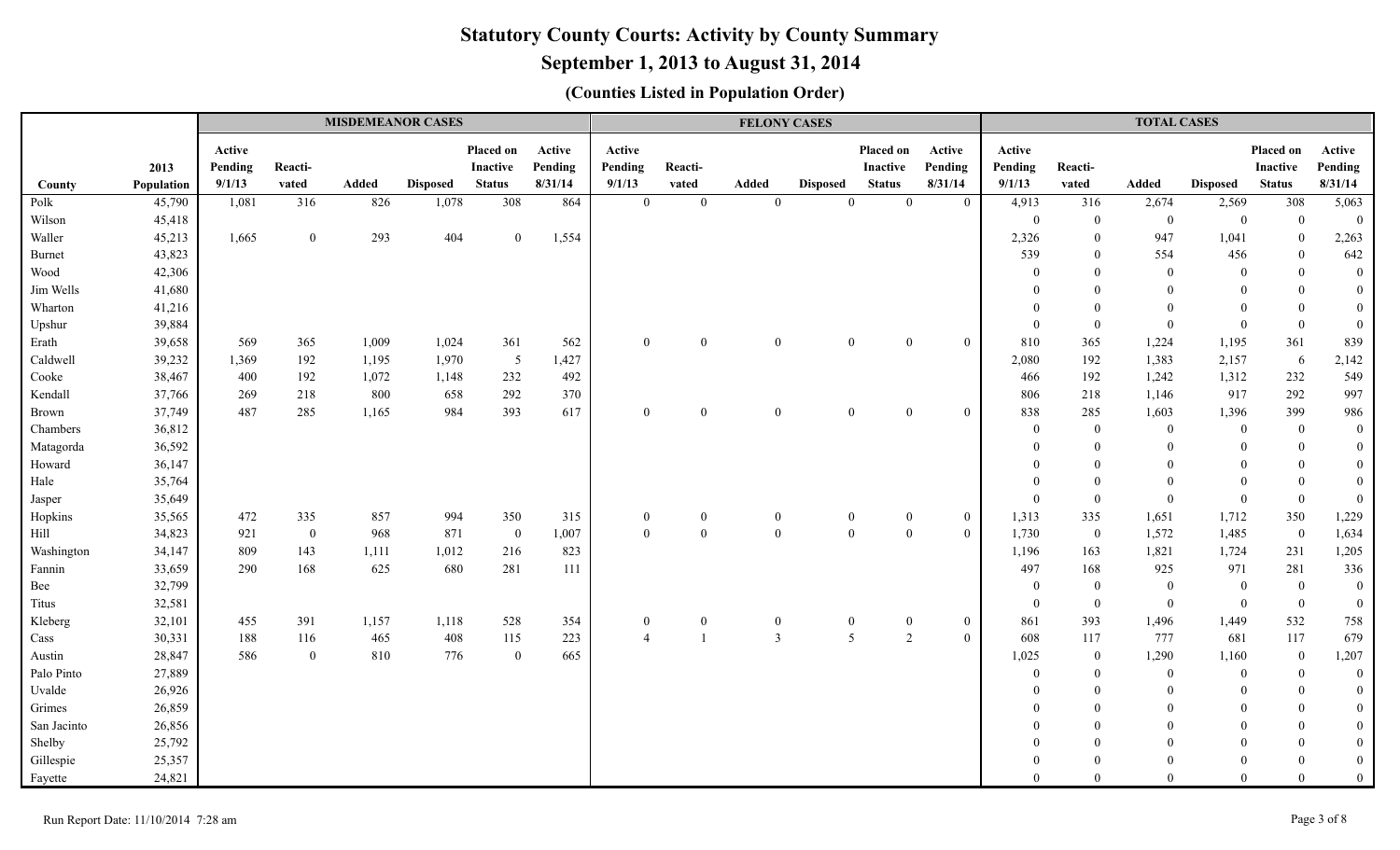# **September 1, 2013 to August 31, 2014**

|            |            |         |                  | <b>CIVIL CASES</b> |                 |                |         |         |                  | <b>FAMILY CASES</b> |                 |                |         |                          |                  | <b>JUVENILE CASES</b> |                 |                |                |
|------------|------------|---------|------------------|--------------------|-----------------|----------------|---------|---------|------------------|---------------------|-----------------|----------------|---------|--------------------------|------------------|-----------------------|-----------------|----------------|----------------|
|            |            | Active  |                  |                    |                 | Placed on      | Active  | Active  |                  |                     |                 | Placed on      | Active  | Active                   |                  |                       |                 | Placed on      | Active         |
|            | 2013       | Pending | Reacti-          |                    |                 | Inactive       | Pending | Pending | Reacti-          |                     |                 | Inactive       | Pending | Pending                  | Reacti-          |                       |                 | Inactive       | Pending        |
| County     | Population | 9/1/13  | vated            | Added              | <b>Disposed</b> | <b>Status</b>  | 8/31/14 | 9/1/13  | vated            | Added               | <b>Disposed</b> | <b>Status</b>  | 8/31/14 | 9/1/13                   | vated            | Added                 | <b>Disposed</b> | <b>Status</b>  | 8/31/14        |
| Aransas    | 24,356     | 57      | $\overline{0}$   | 83                 | 65              | $\overline{0}$ | 70      | 132     | $\overline{2}$   | 241                 | 167             | $\mathbf{1}$   | 182     | $\overline{4}$           | $\mathbf{0}$     | 16                    | $7\phantom{.0}$ | $\mathbf{0}$   | 18             |
| Milam      | 24,167     |         |                  |                    |                 |                |         |         |                  |                     |                 |                |         |                          |                  |                       |                 |                |                |
| Panola     | 23,870     | 298     | $\overline{0}$   | 149                | 154             | $\overline{0}$ | 282     | 423     | $\boldsymbol{0}$ | 291                 | 296             | $\overline{0}$ | 364     | 20                       | $\boldsymbol{0}$ | 2                     | 13              | $\overline{0}$ | $\overline{4}$ |
| Hockley    | 23,530     |         |                  |                    |                 |                |         |         |                  |                     |                 |                |         |                          |                  |                       |                 |                |                |
| Limestone  | 23,326     |         |                  |                    |                 |                |         |         |                  |                     |                 |                |         |                          |                  |                       |                 |                |                |
| Gray       | 23,043     |         |                  |                    |                 |                |         |         |                  |                     |                 |                |         |                          |                  |                       |                 |                |                |
| Houston    | 22,911     | 524     | $\overline{0}$   | 47                 | 10              | $\overline{0}$ | 556     | 125     | 1                | 239                 | 258             | $\overline{2}$ | 111     | 8                        | $\bf{0}$         | 18                    | 18              | $\overline{0}$ | $\overline{c}$ |
| Moore      | 22,141     | 74      | $\mathbf{1}$     | 140                | 178             | $\mathbf{0}$   | 37      | 303     | $\mathbf{3}$     | 363                 | 405             | $\overline{2}$ | $262\,$ | 20                       | $\overline{1}$   | 63                    | 58              | $\theta$       | $26\,$         |
| Willacy    | 21,921     |         |                  |                    |                 |                |         |         |                  |                     |                 |                |         |                          |                  |                       |                 |                |                |
| Hutchinson | 21,819     |         |                  |                    |                 |                |         |         |                  |                     |                 |                |         |                          |                  |                       |                 |                |                |
| Calhoun    | 21,806     | 62      | $\boldsymbol{0}$ | $42\,$             | $41\,$          | $\overline{0}$ | 59      | 92      | $\mathbf{0}$     | 130                 | 129             | $\overline{0}$ | 83      | $\mathfrak{Z}$           | $\mathbf{0}$     | 45                    | 43              | $\Omega$       | $\overline{4}$ |
| Tyler      | 21,464     |         |                  |                    |                 |                |         |         |                  |                     |                 |                |         |                          |                  |                       |                 |                |                |
| Colorado   | 20,752     |         |                  |                    |                 |                |         |         |                  |                     |                 |                |         |                          |                  |                       |                 |                |                |
| Bandera    | 20,601     |         |                  |                    |                 |                |         |         |                  |                     |                 |                |         |                          |                  |                       |                 |                |                |
| De Witt    | 20,503     |         |                  |                    |                 |                |         |         |                  |                     |                 |                |         |                          |                  |                       |                 |                |                |
| Gonzales   | 20,312     |         |                  |                    |                 |                |         |         |                  |                     |                 |                |         |                          |                  |                       |                 |                |                |
| Lampasas   | 20,222     |         |                  |                    |                 |                |         |         |                  |                     |                 |                |         |                          |                  |                       |                 |                |                |
| Jones      | 19,859     |         |                  |                    |                 |                |         |         |                  |                     |                 |                |         |                          |                  |                       |                 |                |                |
| Freestone  | 19,646     |         |                  |                    |                 |                |         |         |                  |                     |                 |                |         |                          |                  |                       |                 |                |                |
| Lavaca     | 19,581     |         |                  |                    |                 |                |         |         |                  |                     |                 |                |         |                          |                  |                       |                 |                |                |
| Montague   | 19,503     |         |                  |                    |                 |                |         |         |                  |                     |                 |                |         |                          |                  |                       |                 |                |                |
| Llano      | 19,444     |         |                  |                    |                 |                |         |         |                  |                     |                 |                |         |                          |                  |                       |                 |                |                |
| Deaf Smith | 19,177     |         |                  |                    |                 |                |         |         |                  |                     |                 |                |         |                          |                  |                       |                 |                |                |
| Gaines     | 18,921     |         |                  |                    |                 |                |         |         |                  |                     |                 |                |         |                          |                  |                       |                 |                |                |
| Young      | 18,341     |         |                  |                    |                 |                |         |         |                  |                     |                 |                |         |                          |                  |                       |                 |                |                |
| Eastland   | 18,245     |         |                  |                    |                 |                |         |         |                  |                     |                 |                |         |                          |                  |                       |                 |                |                |
| Frio       | 18,065     |         |                  |                    |                 |                |         |         |                  |                     |                 |                |         |                          |                  |                       |                 |                |                |
| Bosque     | 17,855     | 82      | $\overline{0}$   | 89                 | 100             | $\overline{0}$ | 70      | 47      | $\overline{0}$   | $88\,$              | 75              | $\overline{1}$ | 56      | $\boldsymbol{\varDelta}$ | $\mathbf{0}$     | $5\overline{)}$       | $7\phantom{.0}$ |                | $\sqrt{2}$     |
| Falls      | 17,493     |         |                  |                    |                 |                |         |         |                  |                     |                 |                |         |                          |                  |                       |                 |                |                |
| Scurry     | 17,302     |         |                  |                    |                 |                |         |         |                  |                     |                 |                |         |                          |                  |                       |                 |                |                |
| Burleson   | 17,169     |         |                  |                    |                 |                |         |         |                  |                     |                 |                |         |                          |                  |                       |                 |                |                |
| Andrews    | 16,799     |         |                  |                    |                 |                |         |         |                  |                     |                 |                |         |                          |                  |                       |                 |                |                |
| Leon       | 16,742     |         |                  |                    |                 |                |         |         |                  |                     |                 |                |         |                          |                  |                       |                 |                |                |
| Lee        | 16,628     |         |                  |                    |                 |                |         |         |                  |                     |                 |                |         |                          |                  |                       |                 |                |                |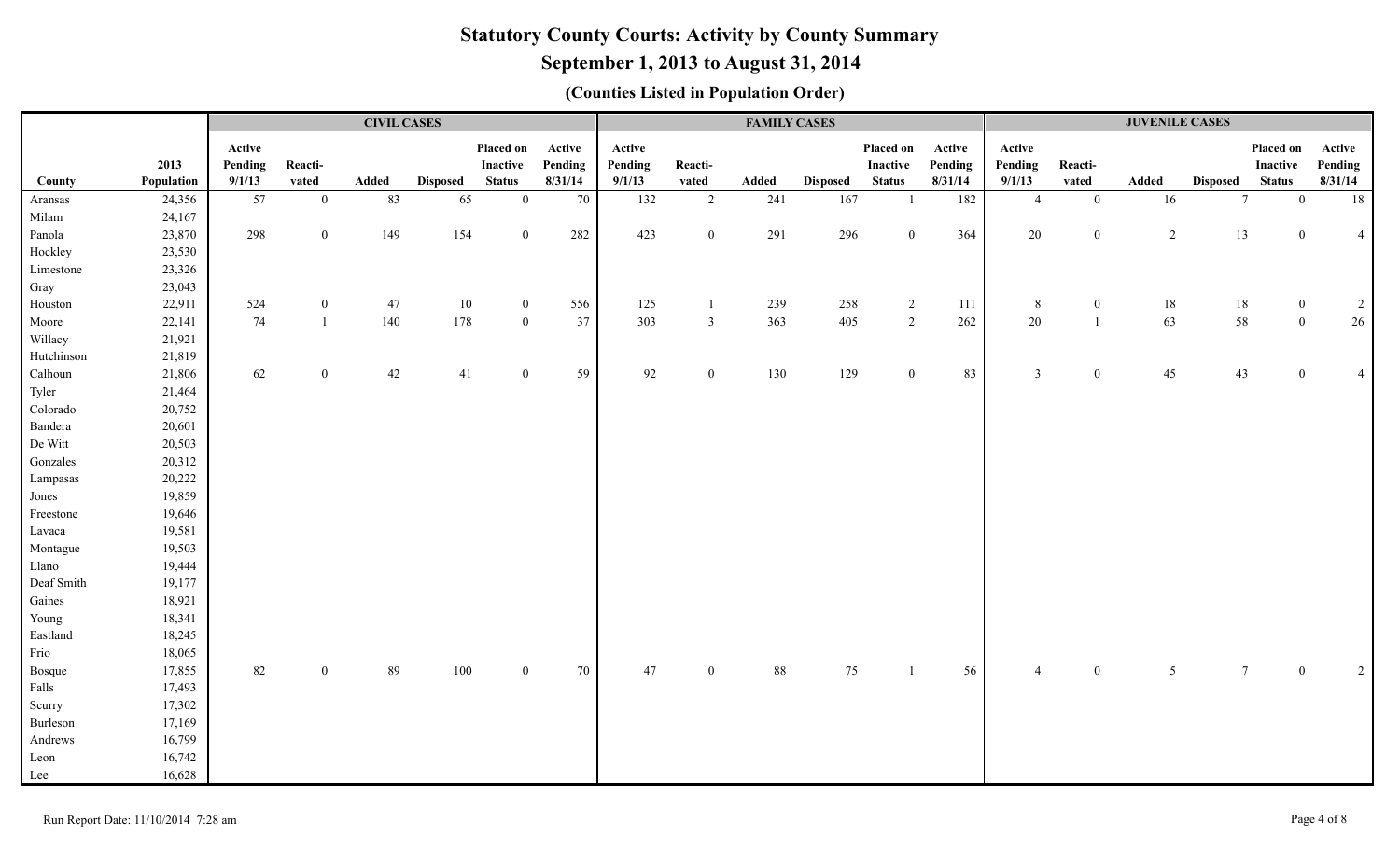# **September 1, 2013 to August 31, 2014**

|            |                    |                             |                  | <b>MISDEMEANOR CASES</b> |                 |                                        |                              |                             |                  | <b>FELONY CASES</b> |                 |                                        |                              |                             |                  | <b>TOTAL CASES</b> |                 |                                               |                              |
|------------|--------------------|-----------------------------|------------------|--------------------------|-----------------|----------------------------------------|------------------------------|-----------------------------|------------------|---------------------|-----------------|----------------------------------------|------------------------------|-----------------------------|------------------|--------------------|-----------------|-----------------------------------------------|------------------------------|
| County     | 2013<br>Population | Active<br>Pending<br>9/1/13 | Reacti-<br>vated | Added                    | <b>Disposed</b> | Placed on<br>Inactive<br><b>Status</b> | Active<br>Pending<br>8/31/14 | Active<br>Pending<br>9/1/13 | Reacti-<br>vated | Added               | <b>Disposed</b> | Placed on<br>Inactive<br><b>Status</b> | Active<br>Pending<br>8/31/14 | Active<br>Pending<br>9/1/13 | Reacti-<br>vated | Added              | <b>Disposed</b> | Placed on<br><b>Inactive</b><br><b>Status</b> | Active<br>Pending<br>8/31/14 |
| Aransas    | 24,356             | 526                         | $\overline{0}$   | 427                      | 373             | $\overline{0}$                         | 575                          |                             |                  |                     |                 |                                        |                              | 719                         | 2                | 767                | 612             | -1                                            | 845                          |
| Milam      | 24,167             |                             |                  |                          |                 |                                        |                              |                             |                  |                     |                 |                                        |                              | $\overline{0}$              | $\overline{0}$   | $\overline{0}$     | $\mathbf{0}$    | $\bf{0}$                                      | $\overline{0}$               |
| Panola     | 23,870             | 801                         | $\mathbf{0}$     | 580                      | 418             | $\overline{0}$                         | 957                          | 261                         | 51               | 244                 | 270             | 164                                    | 163                          | 1,803                       | 51               | 1,266              | 1,151           | 164                                           | 1,770                        |
| Hockley    | 23,530             |                             |                  |                          |                 |                                        |                              |                             |                  |                     |                 |                                        |                              | $\overline{0}$              | $\boldsymbol{0}$ | $\overline{0}$     | $\mathbf{0}$    | $\bf{0}$                                      | $\overline{0}$               |
| Limestone  | 23,326             |                             |                  |                          |                 |                                        |                              |                             |                  |                     |                 |                                        |                              | $\theta$                    | $\overline{0}$   | $\Omega$           | $\overline{0}$  | $\overline{0}$                                | $\overline{0}$               |
| Gray       | 23,043             |                             |                  |                          |                 |                                        |                              |                             |                  |                     |                 |                                        |                              | $\mathbf{0}$                | $\overline{0}$   | $\mathbf{0}$       | $\mathbf{0}$    | $\boldsymbol{0}$                              | $\overline{0}$               |
| Houston    | 22,911             | 674                         | 46               | 344                      | 360             | 38                                     | 675                          |                             |                  |                     |                 |                                        |                              | 1,331                       | 47               | 648                | 646             | 40                                            | 1,344                        |
| Moore      | 22,141             | 1,121                       | 722              | 612                      | 944             | 492                                    | 863                          | $\boldsymbol{0}$            | $\boldsymbol{0}$ | $\mathbf{0}$        | $\theta$        | $\mathbf{0}$                           | $\overline{0}$               | 1,518                       | 727              | 1,178              | 1,585           | 494                                           | 1,188                        |
| Willacy    | 21,921             |                             |                  |                          |                 |                                        |                              |                             |                  |                     |                 |                                        |                              | $\theta$                    | $\mathbf{0}$     | $\overline{0}$     | $\overline{0}$  | $\bf{0}$                                      | $\mathbf{0}$                 |
| Hutchinson | 21,819             |                             |                  |                          |                 |                                        |                              |                             |                  |                     |                 |                                        |                              | $\overline{0}$              | $\overline{0}$   | $\mathbf{0}$       | $\mathbf{0}$    | $\bf{0}$                                      | $\mathbf{0}$                 |
| Calhoun    | 21,806             | 468                         | $\overline{0}$   | 484                      | 434             | $\Omega$                               | 520                          |                             |                  |                     |                 |                                        |                              | 625                         | $\theta$         | 701                | 647             | $\mathbf{0}$                                  | 666                          |
| Tyler      | 21,464             |                             |                  |                          |                 |                                        |                              |                             |                  |                     |                 |                                        |                              | $\overline{0}$              | $\overline{0}$   | $\overline{0}$     | $\theta$        | $\bf{0}$                                      | $\mathbf{0}$                 |
| Colorado   | 20,752             |                             |                  |                          |                 |                                        |                              |                             |                  |                     |                 |                                        |                              | $\Omega$                    | $\Omega$         | $\theta$           | $\Omega$        | $\mathbf{0}$                                  | $\overline{0}$               |
| Bandera    | 20,601             |                             |                  |                          |                 |                                        |                              |                             |                  |                     |                 |                                        |                              | $\Omega$                    | $\Omega$         | $\Omega$           | $\Omega$        | $\overline{0}$                                | $\mathbf{0}$                 |
| De Witt    | 20,503             |                             |                  |                          |                 |                                        |                              |                             |                  |                     |                 |                                        |                              |                             | $\Omega$         | $\Omega$           | $\Omega$        | $\theta$                                      | $\mathbf{0}$                 |
| Gonzales   | 20,312             |                             |                  |                          |                 |                                        |                              |                             |                  |                     |                 |                                        |                              |                             | $\Omega$         | 0                  | $\Omega$        | $\theta$                                      | $\overline{0}$               |
| Lampasas   | 20,222             |                             |                  |                          |                 |                                        |                              |                             |                  |                     |                 |                                        |                              |                             | $\Omega$         |                    |                 | $\overline{0}$                                | $\overline{0}$               |
| Jones      | 19,859             |                             |                  |                          |                 |                                        |                              |                             |                  |                     |                 |                                        |                              |                             |                  |                    |                 | $\theta$                                      | $\overline{0}$               |
| Freestone  | 19,646             |                             |                  |                          |                 |                                        |                              |                             |                  |                     |                 |                                        |                              |                             | $\Omega$         | $\Omega$           |                 | $\mathbf{0}$                                  | $\mathbf{0}$                 |
| Lavaca     | 19,581             |                             |                  |                          |                 |                                        |                              |                             |                  |                     |                 |                                        |                              |                             | $\Omega$         | $\Omega$           |                 | $\overline{0}$                                | $\overline{0}$               |
| Montague   | 19,503             |                             |                  |                          |                 |                                        |                              |                             |                  |                     |                 |                                        |                              |                             | $\Omega$         | $\Omega$           | $\Omega$        | $\mathbf{0}$                                  | $\mathbf{0}$                 |
| Llano      | 19,444             |                             |                  |                          |                 |                                        |                              |                             |                  |                     |                 |                                        |                              |                             | $\Omega$         | $\Omega$           | $\Omega$        | $\theta$                                      | $\mathbf{0}$                 |
| Deaf Smith | 19,177             |                             |                  |                          |                 |                                        |                              |                             |                  |                     |                 |                                        |                              |                             | $\Omega$         | $\Omega$           | $\Omega$        | $\overline{0}$                                | $\mathbf{0}$                 |
| Gaines     | 18,921             |                             |                  |                          |                 |                                        |                              |                             |                  |                     |                 |                                        |                              |                             | $\theta$         | $\Omega$           |                 | $\theta$                                      | $\mathbf{0}$                 |
| Young      | 18,341             |                             |                  |                          |                 |                                        |                              |                             |                  |                     |                 |                                        |                              |                             | $\theta$         | $\Omega$           |                 | $\overline{0}$                                | $\overline{0}$               |
| Eastland   | 18,245             |                             |                  |                          |                 |                                        |                              |                             |                  |                     |                 |                                        |                              | $\Omega$                    | $\overline{0}$   | $\Omega$           | $\Omega$        | $\overline{0}$                                | $\mathbf{0}$                 |
| Frio       | 18,065             |                             |                  |                          |                 |                                        |                              |                             |                  |                     |                 |                                        |                              | $\overline{0}$              | $\overline{0}$   | $\theta$           | $\Omega$        | $\bf{0}$                                      | $\mathbf{0}$                 |
| Bosque     | 17,855             | 118                         | 90               | 364                      | 295             | 87                                     | 191                          | $\mathbf{0}$                | $\mathbf{0}$     | $\mathbf{0}$        | $\Omega$        | $\theta$                               | $\mathbf{0}$                 | 251                         | 90               | 546                | 477             | 88                                            | 319                          |
| Falls      | 17,493             |                             |                  |                          |                 |                                        |                              |                             |                  |                     |                 |                                        |                              | $\theta$                    | $\overline{0}$   | $\theta$           | $\theta$        | $\overline{0}$                                | $\overline{0}$               |
| Scurry     | 17,302             |                             |                  |                          |                 |                                        |                              |                             |                  |                     |                 |                                        |                              | $\Omega$                    | $\overline{0}$   | $\Omega$           | $\Omega$        | $\mathbf{0}$                                  | $\overline{0}$               |
| Burleson   | 17,169             |                             |                  |                          |                 |                                        |                              |                             |                  |                     |                 |                                        |                              |                             | $\theta$         | $\Omega$           | $\Omega$        | $\theta$                                      | $\overline{0}$               |
| Andrews    | 16,799             |                             |                  |                          |                 |                                        |                              |                             |                  |                     |                 |                                        |                              |                             | $\theta$         | $\Omega$           |                 | $\Omega$                                      | $\overline{0}$               |
| Leon       | 16,742             |                             |                  |                          |                 |                                        |                              |                             |                  |                     |                 |                                        |                              |                             | $\Omega$         | $\Omega$           | $\Omega$        | $\Omega$                                      | $\mathbf{0}$                 |
| Lee        | 16,628             |                             |                  |                          |                 |                                        |                              |                             |                  |                     |                 |                                        |                              | $\Omega$                    | $\theta$         | $\theta$           | $\Omega$        | $\overline{0}$                                | $\overline{0}$               |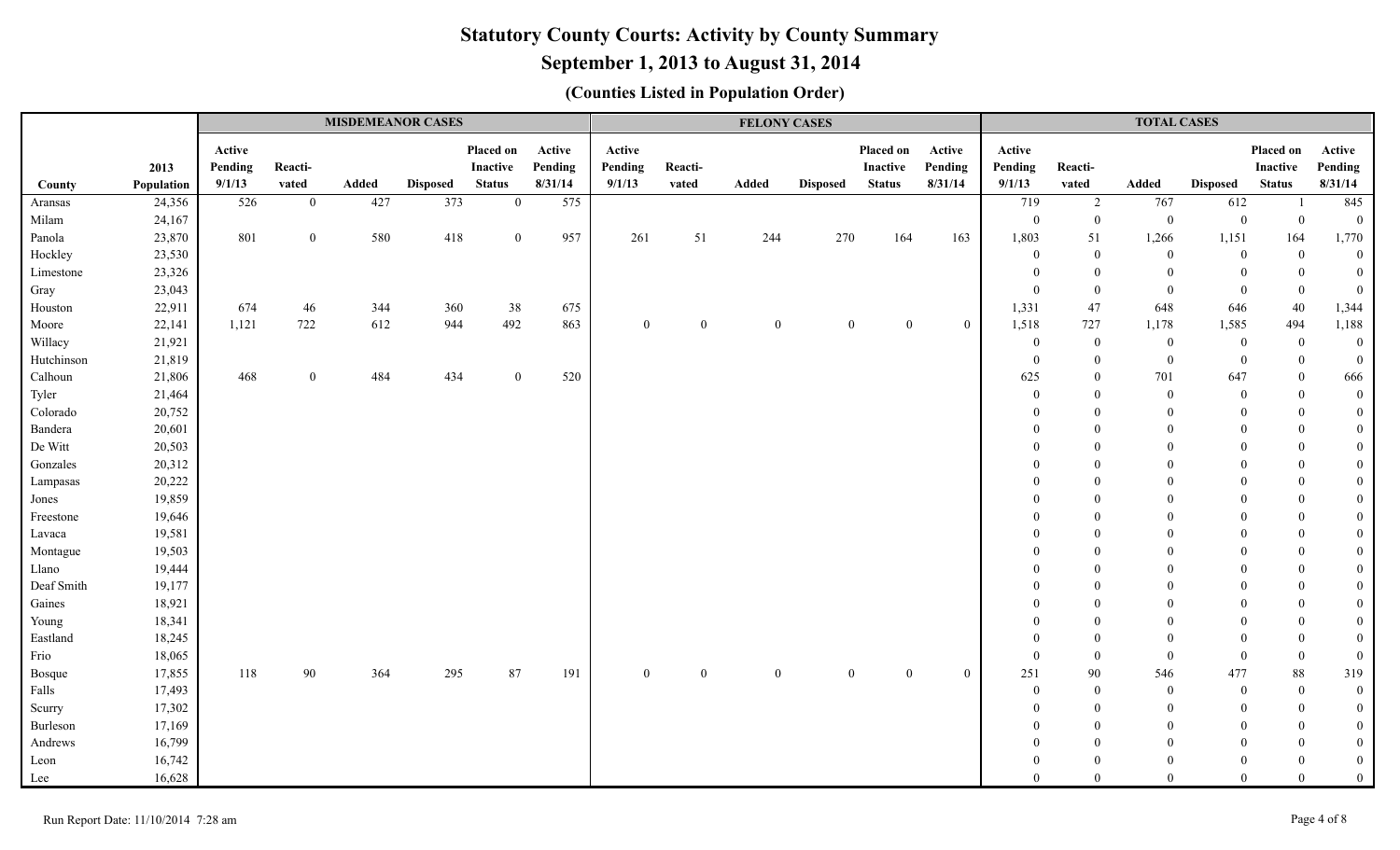# **September 1, 2013 to August 31, 2014**

|           |            |         |              | <b>CIVIL CASES</b> |                 |                |         |         |                  | <b>FAMILY CASES</b> |                 |                |         |          |                  | <b>JUVENILE CASES</b> |                 |                |         |
|-----------|------------|---------|--------------|--------------------|-----------------|----------------|---------|---------|------------------|---------------------|-----------------|----------------|---------|----------|------------------|-----------------------|-----------------|----------------|---------|
|           |            | Active  |              |                    |                 | Placed on      | Active  | Active  |                  |                     |                 | Placed on      | Active  | Active   |                  |                       |                 | Placed on      | Active  |
|           | 2013       | Pending | Reacti-      |                    |                 | Inactive       | Pending | Pending | Reacti-          |                     |                 | Inactive       | Pending | Pending  | Reacti-          |                       |                 | Inactive       | Pending |
| County    | Population | 9/1/13  | vated        | Added              | <b>Disposed</b> | <b>Status</b>  | 8/31/14 | 9/1/13  | vated            | Added               | <b>Disposed</b> | <b>Status</b>  | 8/31/14 | 9/1/13   | vated            | Added                 | Disposed Status |                | 8/31/14 |
| Robertson | 16,486     |         |              |                    |                 |                |         |         |                  |                     |                 |                |         |          |                  |                       |                 |                |         |
| Pecos     | 15,697     |         |              |                    |                 |                |         |         |                  |                     |                 |                |         |          |                  |                       |                 |                |         |
| Karnes    | 15,081     |         |              |                    |                 |                |         |         |                  |                     |                 |                |         |          |                  |                       |                 |                |         |
| Nolan     | 15,037     | 190     | $\mathbf{0}$ | 99                 | 86              | $\overline{0}$ | 199     | 338     | $\boldsymbol{0}$ | 345                 | 283             | $\overline{0}$ | 368     | 9        | $12\,$           | 201                   | 16              | 18             | 108     |
| Jackson   | 14,591     |         |              |                    |                 |                |         |         |                  |                     |                 |                |         |          |                  |                       |                 |                |         |
| Trinity   | 14,393     |         |              |                    |                 |                |         |         |                  |                     |                 |                |         |          |                  |                       |                 |                |         |
| Zapata    | 14,390     |         |              |                    |                 |                |         |         |                  |                     |                 |                |         |          |                  |                       |                 |                |         |
| Newton    | 14,140     |         |              |                    |                 |                |         |         |                  |                     |                 |                |         |          |                  |                       |                 |                |         |
| Reeves    | 13,965     | 228     | $\Omega$     | 42                 | 19              | $\theta$       | 251     | 12      | $\boldsymbol{0}$ | 55                  | 45              | $\Omega$       | 22      | $\Omega$ | $\boldsymbol{0}$ | $\mathfrak{Z}$        |                 | $\overline{2}$ |         |
| Dawson    | 13,810     |         |              |                    |                 |                |         |         |                  |                     |                 |                |         |          |                  |                       |                 |                |         |
| Madison   | 13,781     |         |              |                    |                 |                |         |         |                  |                     |                 |                |         |          |                  |                       |                 |                |         |
| Lamb      | 13,775     |         |              |                    |                 |                |         |         |                  |                     |                 |                |         |          |                  |                       |                 |                |         |
| Comanche  | 13,623     |         |              |                    |                 |                |         |         |                  |                     |                 |                |         |          |                  |                       |                 |                |         |
| Callahan  | 13,525     |         |              |                    |                 |                |         |         |                  |                     |                 |                |         |          |                  |                       |                 |                |         |
| Wilbarger | 13,131     |         |              |                    |                 |                |         |         |                  |                     |                 |                |         |          |                  |                       |                 |                |         |
| Morris    | 12,834     |         |              |                    |                 |                |         |         |                  |                     |                 |                |         |          |                  |                       |                 |                |         |
| Terry     | 12,743     |         |              |                    |                 |                |         |         |                  |                     |                 |                |         |          |                  |                       |                 |                |         |
| Red River | 12,470     |         |              |                    |                 |                |         |         |                  |                     |                 |                |         |          |                  |                       |                 |                |         |
| Camp      | 12,413     |         |              |                    |                 |                |         |         |                  |                     |                 |                |         |          |                  |                       |                 |                |         |
| Zavala    | 12,156     |         |              |                    |                 |                |         |         |                  |                     |                 |                |         |          |                  |                       |                 |                |         |
| Live Oak  | 11,867     |         |              |                    |                 |                |         |         |                  |                     |                 |                |         |          |                  |                       |                 |                |         |
| Duval     | 11,640     |         |              |                    |                 |                |         |         |                  |                     |                 |                |         |          |                  |                       |                 |                |         |
| Ward      | 11,244     |         |              |                    |                 |                |         |         |                  |                     |                 |                |         |          |                  |                       |                 |                |         |
| Rains     | 11,065     |         |              |                    |                 |                |         |         |                  |                     |                 |                |         |          |                  |                       |                 |                |         |
| Dimmit    | 10,897     |         |              |                    |                 |                |         |         |                  |                     |                 |                |         |          |                  |                       |                 |                |         |
| Ochiltree | 10,806     |         |              |                    |                 |                |         |         |                  |                     |                 |                |         |          |                  |                       |                 |                |         |
| Blanco    | 10,723     |         |              |                    |                 |                |         |         |                  |                     |                 |                |         |          |                  |                       |                 |                |         |
| Franklin  | 10,660     |         |              |                    |                 |                |         |         |                  |                     |                 |                |         |          |                  |                       |                 |                |         |
| Clay      | 10,473     |         |              |                    |                 |                |         |         |                  |                     |                 |                |         |          |                  |                       |                 |                |         |
| Sabine    | 10,361     |         |              |                    |                 |                |         |         |                  |                     |                 |                |         |          |                  |                       |                 |                |         |
| Runnels   | 10,309     |         |              |                    |                 |                |         |         |                  |                     |                 |                |         |          |                  |                       |                 |                |         |
| Marion    | 10,235     |         |              |                    |                 |                |         |         |                  |                     |                 |                |         |          |                  |                       |                 |                |         |
| Parmer    | 9,965      |         |              |                    |                 |                |         |         |                  |                     |                 |                |         |          |                  |                       |                 |                |         |
| Mitchell  | 9,402      |         |              |                    |                 |                |         |         |                  |                     |                 |                |         |          |                  |                       |                 |                |         |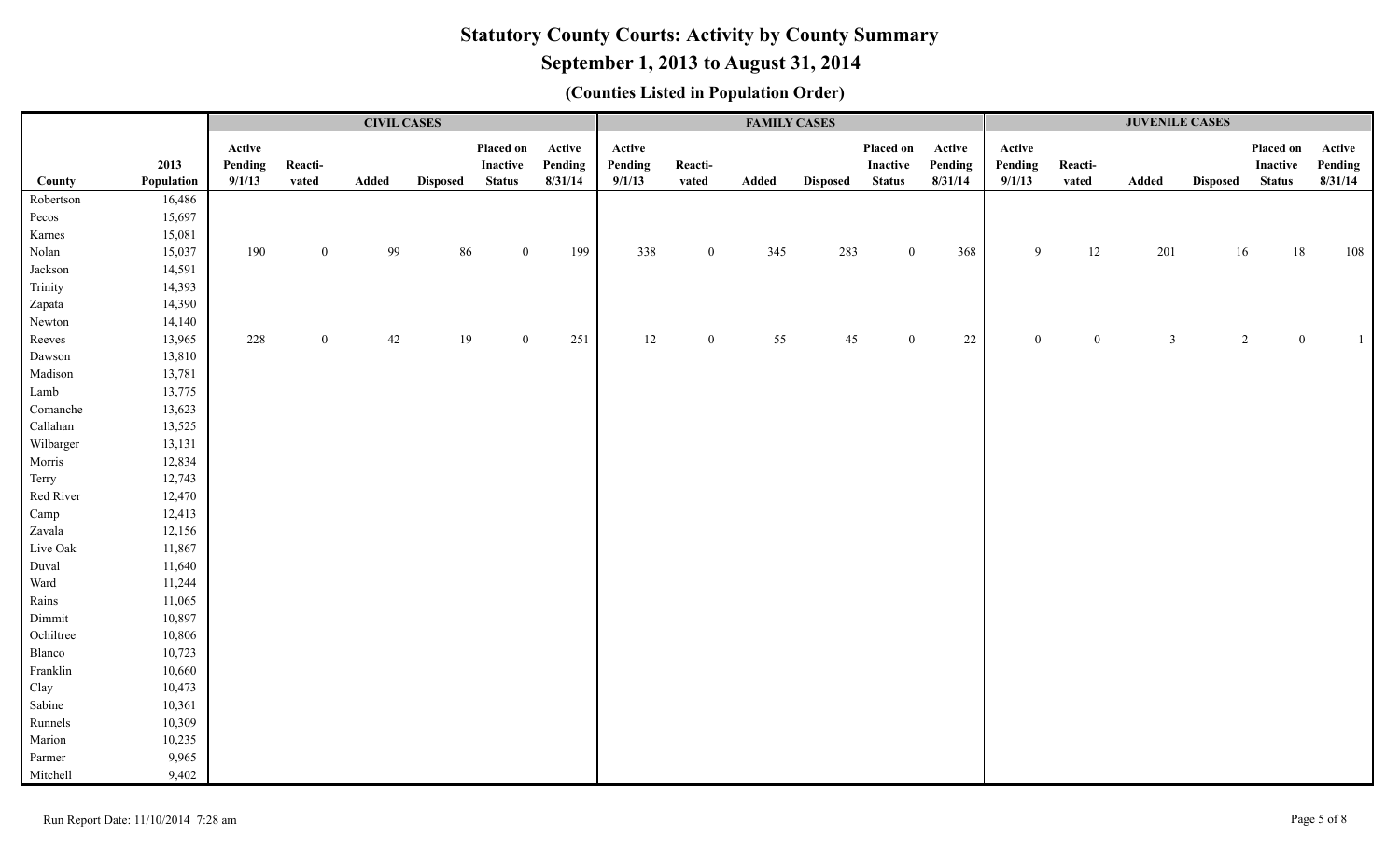# **September 1, 2013 to August 31, 2014**

| Placed on<br>Placed on<br>Active<br>Placed on<br>Active<br>Active<br>Active<br>Active<br>Active<br>2013<br>Pending<br>Reacti-<br><b>Inactive</b><br>Pending<br>Pending<br>Reacti-<br>Inactive<br>Pending<br>Pending<br>Reacti-<br><b>Inactive</b><br>Pending<br>8/31/14<br>9/1/13<br>8/31/14<br>9/1/13<br>9/1/13<br><b>Status</b><br>8/31/14<br>Population<br>vated<br>Added<br><b>Disposed</b><br><b>Status</b><br>Added<br><b>Status</b><br>vated<br>Added<br><b>Disposed</b><br>vated<br><b>Disposed</b><br>County<br>16,486<br>Robertson<br>$\bf{0}$<br>$\boldsymbol{0}$<br>$\boldsymbol{0}$<br>$\mathbf{0}$<br>$\overline{0}$<br>$\overline{0}$<br>15,697<br>Pecos<br>$\theta$<br>$\overline{0}$<br>$\Omega$<br>$\theta$<br>$\theta$<br>$\overline{0}$<br>Karnes<br>15,081<br>$\overline{0}$<br>$\mathbf{0}$<br>$\overline{0}$<br>$\overline{0}$<br>$\overline{0}$<br>$\overline{0}$<br>Nolan<br>15,037<br>296<br>582<br>322<br>842<br>308<br>1,227<br>931<br>340<br>990<br>305<br>546<br>315<br>14,591<br>$\boldsymbol{0}$<br>$\boldsymbol{0}$<br>$\mathbf{0}$<br>$\overline{0}$<br>$\overline{0}$<br>Jackson<br>$\bf{0}$<br>Trinity<br>14,393<br>$\overline{0}$<br>$\theta$<br>$\mathbf{0}$<br>$\bf{0}$<br>$\mathbf{0}$<br>$\Omega$<br>14,390<br>$\theta$<br>$\Omega$<br>$\Omega$<br>$\mathbf{0}$<br>$\mathbf{0}$<br>Zapata<br>$\Omega$<br>Newton<br>14,140<br>$\overline{0}$<br>$\overline{0}$<br>$\bf{0}$<br>$\overline{0}$<br>$\overline{0}$<br>$\overline{0}$<br>$7\phantom{.0}$<br>13,965<br>797<br>$\mathbf{0}$<br>329<br>392<br>743<br>$\mathbf{Q}$<br>$\overline{2}$<br>429<br>460<br>1,024<br>Reeves<br>$\overline{0}$<br>$\mathbf{0}$<br>$\mathbf{0}$<br>$\theta$<br>1,046<br>$\overline{0}$<br>$\bf{0}$<br>13,810<br>$\overline{0}$<br>$\boldsymbol{0}$<br>Dawson<br>$\overline{0}$<br>$\overline{0}$<br>$\theta$<br>$\overline{0}$<br>Madison<br>13,781<br>$\Omega$<br>$\bf{0}$<br>$\overline{0}$<br>$\Omega$<br>$\theta$<br>$\Omega$<br>Lamb<br>13,775<br>$\overline{0}$<br>$\Omega$<br>$\mathbf{0}$<br>$\Omega$<br>$\Omega$<br>13,623<br>$\mathbf{0}$<br>Comanche<br>$\Omega$<br>$\Omega$<br>$\Omega$<br>$\theta$<br>$\Omega$<br>Callahan<br>13,525<br>$\overline{0}$<br>$\Omega$<br>$\Omega$<br>$\Omega$<br>$\theta$<br>Wilbarger<br>13,131<br>$\overline{0}$<br>$\Omega$<br>$\Omega$<br>$\theta$<br>$\Omega$<br>Morris<br>12,834<br>$\overline{0}$<br>$\theta$<br>$\Omega$<br>$\overline{0}$<br>$\Omega$<br>12,743<br>$\overline{0}$<br>Terry<br>$\Omega$<br>$\Omega$<br>$\theta$<br>Red River<br>12,470<br>$\overline{0}$<br>$\overline{0}$<br>$\Omega$<br>$\Omega$<br>12,413<br>$\overline{0}$<br>Camp<br>$\Omega$<br>$\Omega$<br>$\mathbf{0}$<br>$\overline{0}$<br>Zavala<br>12,156<br>$\Omega$<br>$\Omega$<br>$\theta$<br>Live Oak<br>$\mathbf{0}$<br>11,867<br>$\Omega$<br>$\Omega$<br>$\Omega$<br>$\theta$<br>11,640<br>$\mathbf{0}$<br>Duval<br>$\theta$<br>$\Omega$<br>$\Omega$<br>$\theta$<br>Ward<br>11,244<br>$\mathbf{0}$<br>$\Omega$<br>$\Omega$<br>$\Omega$<br>$\Omega$<br>Rains<br>11,065<br>$\overline{0}$<br>$\theta$<br>$\Omega$<br>$\Omega$<br>10,897<br>Dimmit<br>$\theta$<br>$\Omega$<br>$\overline{0}$<br>$\Omega$<br>$\Omega$<br>$\Omega$ |  |  | <b>MISDEMEANOR CASES</b> |  |  | <b>FELONY CASES</b> |  |  | <b>TOTAL CASES</b> |  |  |
|-----------------------------------------------------------------------------------------------------------------------------------------------------------------------------------------------------------------------------------------------------------------------------------------------------------------------------------------------------------------------------------------------------------------------------------------------------------------------------------------------------------------------------------------------------------------------------------------------------------------------------------------------------------------------------------------------------------------------------------------------------------------------------------------------------------------------------------------------------------------------------------------------------------------------------------------------------------------------------------------------------------------------------------------------------------------------------------------------------------------------------------------------------------------------------------------------------------------------------------------------------------------------------------------------------------------------------------------------------------------------------------------------------------------------------------------------------------------------------------------------------------------------------------------------------------------------------------------------------------------------------------------------------------------------------------------------------------------------------------------------------------------------------------------------------------------------------------------------------------------------------------------------------------------------------------------------------------------------------------------------------------------------------------------------------------------------------------------------------------------------------------------------------------------------------------------------------------------------------------------------------------------------------------------------------------------------------------------------------------------------------------------------------------------------------------------------------------------------------------------------------------------------------------------------------------------------------------------------------------------------------------------------------------------------------------------------------------------------------------------------------------------------------------------------------------------------------------------------------------------------------------------------------------------------------------------------------------------------------------------------------------------------------------------------------------------------------------------------------------------------------------------------------------------------------------------|--|--|--------------------------|--|--|---------------------|--|--|--------------------|--|--|
|                                                                                                                                                                                                                                                                                                                                                                                                                                                                                                                                                                                                                                                                                                                                                                                                                                                                                                                                                                                                                                                                                                                                                                                                                                                                                                                                                                                                                                                                                                                                                                                                                                                                                                                                                                                                                                                                                                                                                                                                                                                                                                                                                                                                                                                                                                                                                                                                                                                                                                                                                                                                                                                                                                                                                                                                                                                                                                                                                                                                                                                                                                                                                                                         |  |  |                          |  |  |                     |  |  |                    |  |  |
|                                                                                                                                                                                                                                                                                                                                                                                                                                                                                                                                                                                                                                                                                                                                                                                                                                                                                                                                                                                                                                                                                                                                                                                                                                                                                                                                                                                                                                                                                                                                                                                                                                                                                                                                                                                                                                                                                                                                                                                                                                                                                                                                                                                                                                                                                                                                                                                                                                                                                                                                                                                                                                                                                                                                                                                                                                                                                                                                                                                                                                                                                                                                                                                         |  |  |                          |  |  |                     |  |  |                    |  |  |
|                                                                                                                                                                                                                                                                                                                                                                                                                                                                                                                                                                                                                                                                                                                                                                                                                                                                                                                                                                                                                                                                                                                                                                                                                                                                                                                                                                                                                                                                                                                                                                                                                                                                                                                                                                                                                                                                                                                                                                                                                                                                                                                                                                                                                                                                                                                                                                                                                                                                                                                                                                                                                                                                                                                                                                                                                                                                                                                                                                                                                                                                                                                                                                                         |  |  |                          |  |  |                     |  |  |                    |  |  |
|                                                                                                                                                                                                                                                                                                                                                                                                                                                                                                                                                                                                                                                                                                                                                                                                                                                                                                                                                                                                                                                                                                                                                                                                                                                                                                                                                                                                                                                                                                                                                                                                                                                                                                                                                                                                                                                                                                                                                                                                                                                                                                                                                                                                                                                                                                                                                                                                                                                                                                                                                                                                                                                                                                                                                                                                                                                                                                                                                                                                                                                                                                                                                                                         |  |  |                          |  |  |                     |  |  |                    |  |  |
|                                                                                                                                                                                                                                                                                                                                                                                                                                                                                                                                                                                                                                                                                                                                                                                                                                                                                                                                                                                                                                                                                                                                                                                                                                                                                                                                                                                                                                                                                                                                                                                                                                                                                                                                                                                                                                                                                                                                                                                                                                                                                                                                                                                                                                                                                                                                                                                                                                                                                                                                                                                                                                                                                                                                                                                                                                                                                                                                                                                                                                                                                                                                                                                         |  |  |                          |  |  |                     |  |  |                    |  |  |
|                                                                                                                                                                                                                                                                                                                                                                                                                                                                                                                                                                                                                                                                                                                                                                                                                                                                                                                                                                                                                                                                                                                                                                                                                                                                                                                                                                                                                                                                                                                                                                                                                                                                                                                                                                                                                                                                                                                                                                                                                                                                                                                                                                                                                                                                                                                                                                                                                                                                                                                                                                                                                                                                                                                                                                                                                                                                                                                                                                                                                                                                                                                                                                                         |  |  |                          |  |  |                     |  |  |                    |  |  |
|                                                                                                                                                                                                                                                                                                                                                                                                                                                                                                                                                                                                                                                                                                                                                                                                                                                                                                                                                                                                                                                                                                                                                                                                                                                                                                                                                                                                                                                                                                                                                                                                                                                                                                                                                                                                                                                                                                                                                                                                                                                                                                                                                                                                                                                                                                                                                                                                                                                                                                                                                                                                                                                                                                                                                                                                                                                                                                                                                                                                                                                                                                                                                                                         |  |  |                          |  |  |                     |  |  |                    |  |  |
|                                                                                                                                                                                                                                                                                                                                                                                                                                                                                                                                                                                                                                                                                                                                                                                                                                                                                                                                                                                                                                                                                                                                                                                                                                                                                                                                                                                                                                                                                                                                                                                                                                                                                                                                                                                                                                                                                                                                                                                                                                                                                                                                                                                                                                                                                                                                                                                                                                                                                                                                                                                                                                                                                                                                                                                                                                                                                                                                                                                                                                                                                                                                                                                         |  |  |                          |  |  |                     |  |  |                    |  |  |
|                                                                                                                                                                                                                                                                                                                                                                                                                                                                                                                                                                                                                                                                                                                                                                                                                                                                                                                                                                                                                                                                                                                                                                                                                                                                                                                                                                                                                                                                                                                                                                                                                                                                                                                                                                                                                                                                                                                                                                                                                                                                                                                                                                                                                                                                                                                                                                                                                                                                                                                                                                                                                                                                                                                                                                                                                                                                                                                                                                                                                                                                                                                                                                                         |  |  |                          |  |  |                     |  |  |                    |  |  |
|                                                                                                                                                                                                                                                                                                                                                                                                                                                                                                                                                                                                                                                                                                                                                                                                                                                                                                                                                                                                                                                                                                                                                                                                                                                                                                                                                                                                                                                                                                                                                                                                                                                                                                                                                                                                                                                                                                                                                                                                                                                                                                                                                                                                                                                                                                                                                                                                                                                                                                                                                                                                                                                                                                                                                                                                                                                                                                                                                                                                                                                                                                                                                                                         |  |  |                          |  |  |                     |  |  |                    |  |  |
|                                                                                                                                                                                                                                                                                                                                                                                                                                                                                                                                                                                                                                                                                                                                                                                                                                                                                                                                                                                                                                                                                                                                                                                                                                                                                                                                                                                                                                                                                                                                                                                                                                                                                                                                                                                                                                                                                                                                                                                                                                                                                                                                                                                                                                                                                                                                                                                                                                                                                                                                                                                                                                                                                                                                                                                                                                                                                                                                                                                                                                                                                                                                                                                         |  |  |                          |  |  |                     |  |  |                    |  |  |
|                                                                                                                                                                                                                                                                                                                                                                                                                                                                                                                                                                                                                                                                                                                                                                                                                                                                                                                                                                                                                                                                                                                                                                                                                                                                                                                                                                                                                                                                                                                                                                                                                                                                                                                                                                                                                                                                                                                                                                                                                                                                                                                                                                                                                                                                                                                                                                                                                                                                                                                                                                                                                                                                                                                                                                                                                                                                                                                                                                                                                                                                                                                                                                                         |  |  |                          |  |  |                     |  |  |                    |  |  |
|                                                                                                                                                                                                                                                                                                                                                                                                                                                                                                                                                                                                                                                                                                                                                                                                                                                                                                                                                                                                                                                                                                                                                                                                                                                                                                                                                                                                                                                                                                                                                                                                                                                                                                                                                                                                                                                                                                                                                                                                                                                                                                                                                                                                                                                                                                                                                                                                                                                                                                                                                                                                                                                                                                                                                                                                                                                                                                                                                                                                                                                                                                                                                                                         |  |  |                          |  |  |                     |  |  |                    |  |  |
|                                                                                                                                                                                                                                                                                                                                                                                                                                                                                                                                                                                                                                                                                                                                                                                                                                                                                                                                                                                                                                                                                                                                                                                                                                                                                                                                                                                                                                                                                                                                                                                                                                                                                                                                                                                                                                                                                                                                                                                                                                                                                                                                                                                                                                                                                                                                                                                                                                                                                                                                                                                                                                                                                                                                                                                                                                                                                                                                                                                                                                                                                                                                                                                         |  |  |                          |  |  |                     |  |  |                    |  |  |
|                                                                                                                                                                                                                                                                                                                                                                                                                                                                                                                                                                                                                                                                                                                                                                                                                                                                                                                                                                                                                                                                                                                                                                                                                                                                                                                                                                                                                                                                                                                                                                                                                                                                                                                                                                                                                                                                                                                                                                                                                                                                                                                                                                                                                                                                                                                                                                                                                                                                                                                                                                                                                                                                                                                                                                                                                                                                                                                                                                                                                                                                                                                                                                                         |  |  |                          |  |  |                     |  |  |                    |  |  |
|                                                                                                                                                                                                                                                                                                                                                                                                                                                                                                                                                                                                                                                                                                                                                                                                                                                                                                                                                                                                                                                                                                                                                                                                                                                                                                                                                                                                                                                                                                                                                                                                                                                                                                                                                                                                                                                                                                                                                                                                                                                                                                                                                                                                                                                                                                                                                                                                                                                                                                                                                                                                                                                                                                                                                                                                                                                                                                                                                                                                                                                                                                                                                                                         |  |  |                          |  |  |                     |  |  |                    |  |  |
|                                                                                                                                                                                                                                                                                                                                                                                                                                                                                                                                                                                                                                                                                                                                                                                                                                                                                                                                                                                                                                                                                                                                                                                                                                                                                                                                                                                                                                                                                                                                                                                                                                                                                                                                                                                                                                                                                                                                                                                                                                                                                                                                                                                                                                                                                                                                                                                                                                                                                                                                                                                                                                                                                                                                                                                                                                                                                                                                                                                                                                                                                                                                                                                         |  |  |                          |  |  |                     |  |  |                    |  |  |
|                                                                                                                                                                                                                                                                                                                                                                                                                                                                                                                                                                                                                                                                                                                                                                                                                                                                                                                                                                                                                                                                                                                                                                                                                                                                                                                                                                                                                                                                                                                                                                                                                                                                                                                                                                                                                                                                                                                                                                                                                                                                                                                                                                                                                                                                                                                                                                                                                                                                                                                                                                                                                                                                                                                                                                                                                                                                                                                                                                                                                                                                                                                                                                                         |  |  |                          |  |  |                     |  |  |                    |  |  |
|                                                                                                                                                                                                                                                                                                                                                                                                                                                                                                                                                                                                                                                                                                                                                                                                                                                                                                                                                                                                                                                                                                                                                                                                                                                                                                                                                                                                                                                                                                                                                                                                                                                                                                                                                                                                                                                                                                                                                                                                                                                                                                                                                                                                                                                                                                                                                                                                                                                                                                                                                                                                                                                                                                                                                                                                                                                                                                                                                                                                                                                                                                                                                                                         |  |  |                          |  |  |                     |  |  |                    |  |  |
|                                                                                                                                                                                                                                                                                                                                                                                                                                                                                                                                                                                                                                                                                                                                                                                                                                                                                                                                                                                                                                                                                                                                                                                                                                                                                                                                                                                                                                                                                                                                                                                                                                                                                                                                                                                                                                                                                                                                                                                                                                                                                                                                                                                                                                                                                                                                                                                                                                                                                                                                                                                                                                                                                                                                                                                                                                                                                                                                                                                                                                                                                                                                                                                         |  |  |                          |  |  |                     |  |  |                    |  |  |
|                                                                                                                                                                                                                                                                                                                                                                                                                                                                                                                                                                                                                                                                                                                                                                                                                                                                                                                                                                                                                                                                                                                                                                                                                                                                                                                                                                                                                                                                                                                                                                                                                                                                                                                                                                                                                                                                                                                                                                                                                                                                                                                                                                                                                                                                                                                                                                                                                                                                                                                                                                                                                                                                                                                                                                                                                                                                                                                                                                                                                                                                                                                                                                                         |  |  |                          |  |  |                     |  |  |                    |  |  |
|                                                                                                                                                                                                                                                                                                                                                                                                                                                                                                                                                                                                                                                                                                                                                                                                                                                                                                                                                                                                                                                                                                                                                                                                                                                                                                                                                                                                                                                                                                                                                                                                                                                                                                                                                                                                                                                                                                                                                                                                                                                                                                                                                                                                                                                                                                                                                                                                                                                                                                                                                                                                                                                                                                                                                                                                                                                                                                                                                                                                                                                                                                                                                                                         |  |  |                          |  |  |                     |  |  |                    |  |  |
|                                                                                                                                                                                                                                                                                                                                                                                                                                                                                                                                                                                                                                                                                                                                                                                                                                                                                                                                                                                                                                                                                                                                                                                                                                                                                                                                                                                                                                                                                                                                                                                                                                                                                                                                                                                                                                                                                                                                                                                                                                                                                                                                                                                                                                                                                                                                                                                                                                                                                                                                                                                                                                                                                                                                                                                                                                                                                                                                                                                                                                                                                                                                                                                         |  |  |                          |  |  |                     |  |  |                    |  |  |
|                                                                                                                                                                                                                                                                                                                                                                                                                                                                                                                                                                                                                                                                                                                                                                                                                                                                                                                                                                                                                                                                                                                                                                                                                                                                                                                                                                                                                                                                                                                                                                                                                                                                                                                                                                                                                                                                                                                                                                                                                                                                                                                                                                                                                                                                                                                                                                                                                                                                                                                                                                                                                                                                                                                                                                                                                                                                                                                                                                                                                                                                                                                                                                                         |  |  |                          |  |  |                     |  |  |                    |  |  |
|                                                                                                                                                                                                                                                                                                                                                                                                                                                                                                                                                                                                                                                                                                                                                                                                                                                                                                                                                                                                                                                                                                                                                                                                                                                                                                                                                                                                                                                                                                                                                                                                                                                                                                                                                                                                                                                                                                                                                                                                                                                                                                                                                                                                                                                                                                                                                                                                                                                                                                                                                                                                                                                                                                                                                                                                                                                                                                                                                                                                                                                                                                                                                                                         |  |  |                          |  |  |                     |  |  |                    |  |  |
|                                                                                                                                                                                                                                                                                                                                                                                                                                                                                                                                                                                                                                                                                                                                                                                                                                                                                                                                                                                                                                                                                                                                                                                                                                                                                                                                                                                                                                                                                                                                                                                                                                                                                                                                                                                                                                                                                                                                                                                                                                                                                                                                                                                                                                                                                                                                                                                                                                                                                                                                                                                                                                                                                                                                                                                                                                                                                                                                                                                                                                                                                                                                                                                         |  |  |                          |  |  |                     |  |  |                    |  |  |
| Ochiltree<br>10,806<br>$\Omega$<br>$\overline{0}$<br>$\overline{0}$<br>$\Omega$<br>$\theta$<br>$\Omega$                                                                                                                                                                                                                                                                                                                                                                                                                                                                                                                                                                                                                                                                                                                                                                                                                                                                                                                                                                                                                                                                                                                                                                                                                                                                                                                                                                                                                                                                                                                                                                                                                                                                                                                                                                                                                                                                                                                                                                                                                                                                                                                                                                                                                                                                                                                                                                                                                                                                                                                                                                                                                                                                                                                                                                                                                                                                                                                                                                                                                                                                                 |  |  |                          |  |  |                     |  |  |                    |  |  |
| 10,723<br>Blanco<br>$\Omega$<br>$\mathbf{0}$<br>$\theta$<br>$\Omega$<br>$\Omega$<br>$\Omega$                                                                                                                                                                                                                                                                                                                                                                                                                                                                                                                                                                                                                                                                                                                                                                                                                                                                                                                                                                                                                                                                                                                                                                                                                                                                                                                                                                                                                                                                                                                                                                                                                                                                                                                                                                                                                                                                                                                                                                                                                                                                                                                                                                                                                                                                                                                                                                                                                                                                                                                                                                                                                                                                                                                                                                                                                                                                                                                                                                                                                                                                                            |  |  |                          |  |  |                     |  |  |                    |  |  |
| Franklin<br>10,660<br>$\overline{0}$<br>$\theta$<br>$\overline{0}$<br>$\Omega$<br>$\Omega$<br>$\Omega$                                                                                                                                                                                                                                                                                                                                                                                                                                                                                                                                                                                                                                                                                                                                                                                                                                                                                                                                                                                                                                                                                                                                                                                                                                                                                                                                                                                                                                                                                                                                                                                                                                                                                                                                                                                                                                                                                                                                                                                                                                                                                                                                                                                                                                                                                                                                                                                                                                                                                                                                                                                                                                                                                                                                                                                                                                                                                                                                                                                                                                                                                  |  |  |                          |  |  |                     |  |  |                    |  |  |
| Clay<br>10,473<br>$\mathbf{0}$<br>$\Omega$<br>$\Omega$<br>$\Omega$<br>$\Omega$                                                                                                                                                                                                                                                                                                                                                                                                                                                                                                                                                                                                                                                                                                                                                                                                                                                                                                                                                                                                                                                                                                                                                                                                                                                                                                                                                                                                                                                                                                                                                                                                                                                                                                                                                                                                                                                                                                                                                                                                                                                                                                                                                                                                                                                                                                                                                                                                                                                                                                                                                                                                                                                                                                                                                                                                                                                                                                                                                                                                                                                                                                          |  |  |                          |  |  |                     |  |  |                    |  |  |
| Sabine<br>10,361<br>$\overline{0}$<br>$\theta$<br>$\Omega$<br>$\Omega$<br>$\Omega$                                                                                                                                                                                                                                                                                                                                                                                                                                                                                                                                                                                                                                                                                                                                                                                                                                                                                                                                                                                                                                                                                                                                                                                                                                                                                                                                                                                                                                                                                                                                                                                                                                                                                                                                                                                                                                                                                                                                                                                                                                                                                                                                                                                                                                                                                                                                                                                                                                                                                                                                                                                                                                                                                                                                                                                                                                                                                                                                                                                                                                                                                                      |  |  |                          |  |  |                     |  |  |                    |  |  |
| Runnels<br>10,309<br>$\overline{0}$<br>$\theta$<br>$\Omega$<br>$\theta$<br>$\Omega$                                                                                                                                                                                                                                                                                                                                                                                                                                                                                                                                                                                                                                                                                                                                                                                                                                                                                                                                                                                                                                                                                                                                                                                                                                                                                                                                                                                                                                                                                                                                                                                                                                                                                                                                                                                                                                                                                                                                                                                                                                                                                                                                                                                                                                                                                                                                                                                                                                                                                                                                                                                                                                                                                                                                                                                                                                                                                                                                                                                                                                                                                                     |  |  |                          |  |  |                     |  |  |                    |  |  |
| 10,235<br>Marion<br>$\overline{0}$<br>$\theta$<br>$\Omega$<br>$\Omega$                                                                                                                                                                                                                                                                                                                                                                                                                                                                                                                                                                                                                                                                                                                                                                                                                                                                                                                                                                                                                                                                                                                                                                                                                                                                                                                                                                                                                                                                                                                                                                                                                                                                                                                                                                                                                                                                                                                                                                                                                                                                                                                                                                                                                                                                                                                                                                                                                                                                                                                                                                                                                                                                                                                                                                                                                                                                                                                                                                                                                                                                                                                  |  |  |                          |  |  |                     |  |  |                    |  |  |
| 9,965<br>Parmer<br>$\overline{0}$<br>$\mathbf{0}$<br>$\Omega$<br>$\Omega$<br>$\Omega$<br>Mitchell<br>9,402<br>$\overline{0}$<br>$\overline{0}$<br>$\Omega$<br>$\Omega$<br>$\Omega$<br>$\theta$                                                                                                                                                                                                                                                                                                                                                                                                                                                                                                                                                                                                                                                                                                                                                                                                                                                                                                                                                                                                                                                                                                                                                                                                                                                                                                                                                                                                                                                                                                                                                                                                                                                                                                                                                                                                                                                                                                                                                                                                                                                                                                                                                                                                                                                                                                                                                                                                                                                                                                                                                                                                                                                                                                                                                                                                                                                                                                                                                                                          |  |  |                          |  |  |                     |  |  |                    |  |  |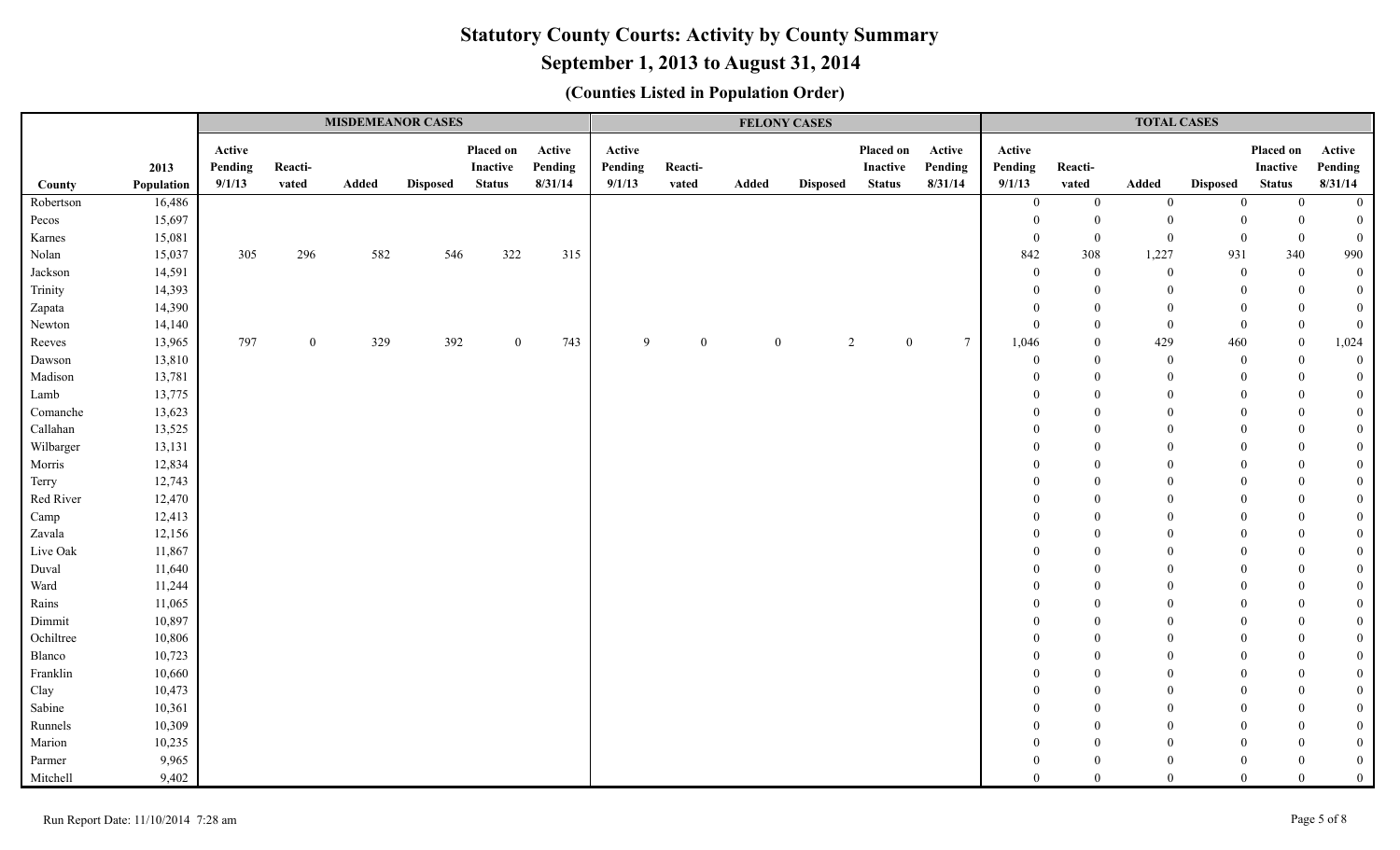# **September 1, 2013 to August 31, 2014**

|               |            |         |         | <b>CIVIL CASES</b> |                 |               |         |         |         |       | <b>FAMILY CASES</b> |               |         |         |         | <b>JUVENILE CASES</b> |                 |                 |         |
|---------------|------------|---------|---------|--------------------|-----------------|---------------|---------|---------|---------|-------|---------------------|---------------|---------|---------|---------|-----------------------|-----------------|-----------------|---------|
|               |            | Active  |         |                    |                 | Placed on     | Active  | Active  |         |       |                     | Placed on     | Active  | Active  |         |                       |                 | Placed on       | Active  |
|               | 2013       | Pending | Reacti- |                    |                 | Inactive      | Pending | Pending | Reacti- |       |                     | Inactive      | Pending | Pending | Reacti- |                       |                 | <b>Inactive</b> | Pending |
| County        | Population | 9/1/13  | vated   | Added              | <b>Disposed</b> | <b>Status</b> | 8/31/14 | 9/1/13  | vated   | Added | <b>Disposed</b>     | <b>Status</b> | 8/31/14 | 9/1/13  | vated   | Added                 | <b>Disposed</b> | <b>Status</b>   | 8/31/14 |
| Brewster      | 9,286      |         |         |                    |                 |               |         |         |         |       |                     |               |         |         |         |                       |                 |                 |         |
| Stephens      | 9,247      |         |         |                    |                 |               |         |         |         |       |                     |               |         |         |         |                       |                 |                 |         |
| Jack          | 8,957      |         |         |                    |                 |               |         |         |         |       |                     |               |         |         |         |                       |                 |                 |         |
| San Augustine | 8,769      |         |         |                    |                 |               |         |         |         |       |                     |               |         |         |         |                       |                 |                 |         |
| Archer        | 8,681      |         |         |                    |                 |               |         |         |         |       |                     |               |         |         |         |                       |                 |                 |         |
| Somervell     | 8,658      |         |         |                    |                 |               |         |         |         |       |                     |               |         |         |         |                       |                 |                 |         |
| Coleman       | 8,543      |         |         |                    |                 |               |         |         |         |       |                     |               |         |         |         |                       |                 |                 |         |
| McCulloch     | 8,330      |         |         |                    |                 |               |         |         |         |       |                     |               |         |         |         |                       |                 |                 |         |
| Hamilton      | 8,310      |         |         |                    |                 |               |         |         |         |       |                     |               |         |         |         |                       |                 |                 |         |
| Yoakum        | 8,184      |         |         |                    |                 |               |         |         |         |       |                     |               |         |         |         |                       |                 |                 |         |
| Castro        | 8,030      |         |         |                    |                 |               |         |         |         |       |                     |               |         |         |         |                       |                 |                 |         |
| Swisher       | 7,763      |         |         |                    |                 |               |         |         |         |       |                     |               |         |         |         |                       |                 |                 |         |
| Winkler       | 7,606      |         |         |                    |                 |               |         |         |         |       |                     |               |         |         |         |                       |                 |                 |         |
| Goliad        | 7,465      |         |         |                    |                 |               |         |         |         |       |                     |               |         |         |         |                       |                 |                 |         |
| La Salle      | 7,369      |         |         |                    |                 |               |         |         |         |       |                     |               |         |         |         |                       |                 |                 |         |
| Refugio       | 7,305      |         |         |                    |                 |               |         |         |         |       |                     |               |         |         |         |                       |                 |                 |         |
| <b>Brooks</b> | 7,237      |         |         |                    |                 |               |         |         |         |       |                     |               |         |         |         |                       |                 |                 |         |
| Presidio      | 7,201      |         |         |                    |                 |               |         |         |         |       |                     |               |         |         |         |                       |                 |                 |         |
| Bailey        | 7,114      |         |         |                    |                 |               |         |         |         |       |                     |               |         |         |         |                       |                 |                 |         |
| Childress     | 7,095      |         |         |                    |                 |               |         |         |         |       |                     |               |         |         |         |                       |                 |                 |         |
| Dallam        | 7,057      |         |         |                    |                 |               |         |         |         |       |                     |               |         |         |         |                       |                 |                 |         |
| Garza         | 6,317      |         |         |                    |                 |               |         |         |         |       |                     |               |         |         |         |                       |                 |                 |         |
| Floyd         | 6,230      |         |         |                    |                 |               |         |         |         |       |                     |               |         |         |         |                       |                 |                 |         |
| Hartley       | 6,100      |         |         |                    |                 |               |         |         |         |       |                     |               |         |         |         |                       |                 |                 |         |
| San Saba      | 6,012      |         |         |                    |                 |               |         |         |         |       |                     |               |         |         |         |                       |                 |                 |         |
| Carson        | 6,010      |         |         |                    |                 |               |         |         |         |       |                     |               |         |         |         |                       |                 |                 |         |
| Crosby        | 5,991      |         |         |                    |                 |               |         |         |         |       |                     |               |         |         |         |                       |                 |                 |         |
| Haskell       | 5,875      |         |         |                    |                 |               |         |         |         |       |                     |               |         |         |         |                       |                 |                 |         |
| Wheeler       | 5,751      |         |         |                    |                 |               |         |         |         |       |                     |               |         |         |         |                       |                 |                 |         |
| Lynn          | 5,723      |         |         |                    |                 |               |         |         |         |       |                     |               |         |         |         |                       |                 |                 |         |
| Hansford      | 5,555      |         |         |                    |                 |               |         |         |         |       |                     |               |         |         |         |                       |                 |                 |         |
| Martin        | 5,312      |         |         |                    |                 |               |         |         |         |       |                     |               |         |         |         |                       |                 |                 |         |
| Jim Hogg      | 5,245      |         |         |                    |                 |               |         |         |         |       |                     |               |         |         |         |                       |                 |                 |         |
| Delta         | 5,238      |         |         |                    |                 |               |         |         |         |       |                     |               |         |         |         |                       |                 |                 |         |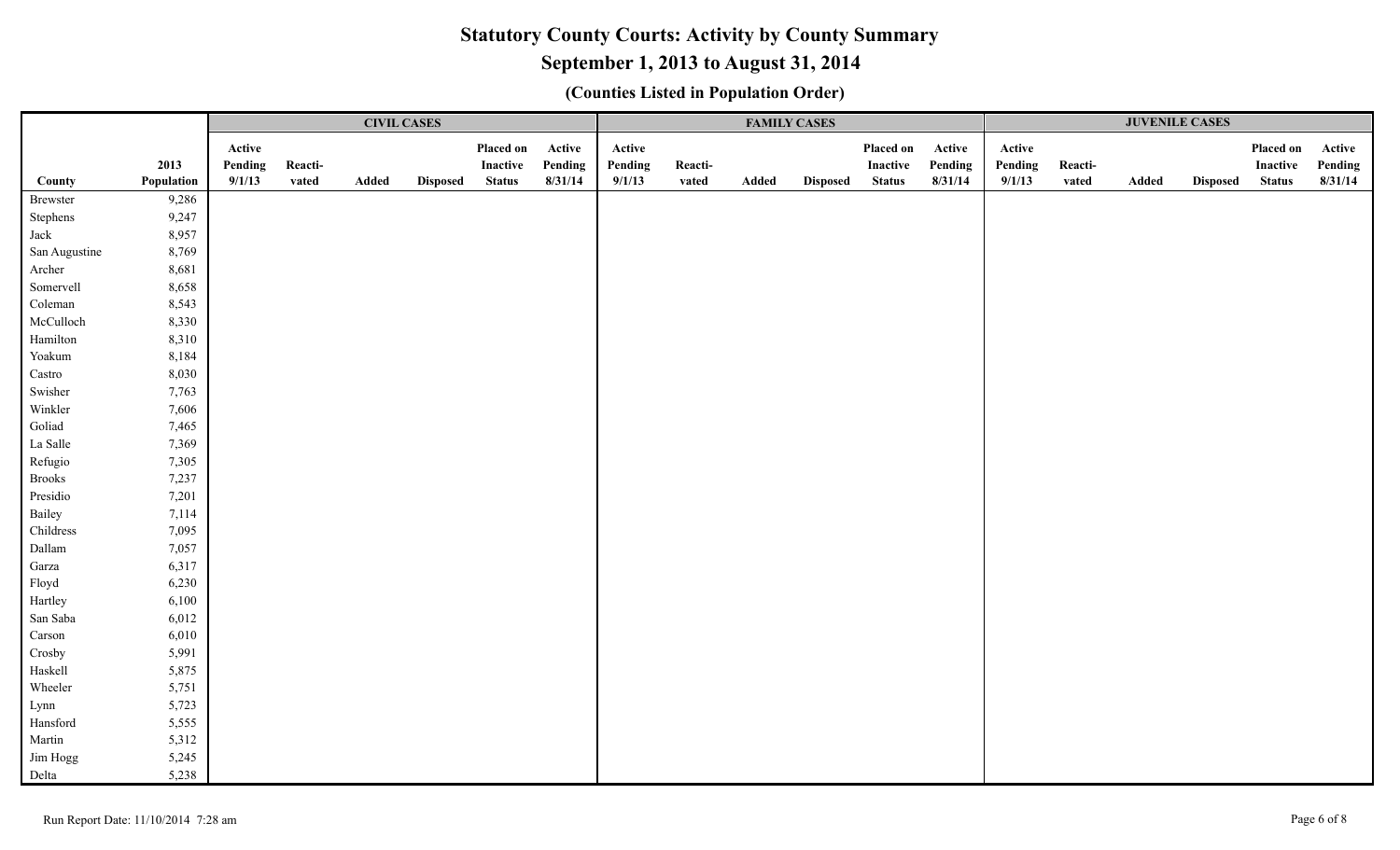# **September 1, 2013 to August 31, 2014**

|               |                    |                             |                  |       | <b>MISDEMEANOR CASES</b> |                                        |                              |                             |                  |       | <b>FELONY CASES</b> |                                               |                              |                             |                  | <b>TOTAL CASES</b> |                 |                                        |                              |
|---------------|--------------------|-----------------------------|------------------|-------|--------------------------|----------------------------------------|------------------------------|-----------------------------|------------------|-------|---------------------|-----------------------------------------------|------------------------------|-----------------------------|------------------|--------------------|-----------------|----------------------------------------|------------------------------|
| County        | 2013<br>Population | Active<br>Pending<br>9/1/13 | Reacti-<br>vated | Added | <b>Disposed</b>          | Placed on<br>Inactive<br><b>Status</b> | Active<br>Pending<br>8/31/14 | Active<br>Pending<br>9/1/13 | Reacti-<br>vated | Added | <b>Disposed</b>     | Placed on<br><b>Inactive</b><br><b>Status</b> | Active<br>Pending<br>8/31/14 | Active<br>Pending<br>9/1/13 | Reacti-<br>vated | Added              | <b>Disposed</b> | Placed on<br>Inactive<br><b>Status</b> | Active<br>Pending<br>8/31/14 |
| Brewster      | 9,286              |                             |                  |       |                          |                                        |                              |                             |                  |       |                     |                                               |                              | $\bf{0}$                    | $\boldsymbol{0}$ | $\mathbf{0}$       | $\overline{0}$  | $\overline{0}$                         | $\overline{0}$               |
| Stephens      | 9,247              |                             |                  |       |                          |                                        |                              |                             |                  |       |                     |                                               |                              | $\Omega$                    | $\overline{0}$   | $\Omega$           | $\overline{0}$  | $\Omega$                               | $\overline{0}$               |
| Jack          | 8,957              |                             |                  |       |                          |                                        |                              |                             |                  |       |                     |                                               |                              |                             | $\overline{0}$   | $\theta$           | $\overline{0}$  | $\Omega$                               | $\mathbf{0}$                 |
| San Augustine | 8,769              |                             |                  |       |                          |                                        |                              |                             |                  |       |                     |                                               |                              |                             | $\boldsymbol{0}$ | $\mathbf{0}$       | $\mathbf{0}$    | $\Omega$                               | $\boldsymbol{0}$             |
| Archer        | 8,681              |                             |                  |       |                          |                                        |                              |                             |                  |       |                     |                                               |                              |                             | $\overline{0}$   | $\theta$           | $\overline{0}$  | $\theta$                               | $\mathbf{0}$                 |
| Somervell     | 8,658              |                             |                  |       |                          |                                        |                              |                             |                  |       |                     |                                               |                              |                             | $\mathbf{0}$     | $\theta$           | $\mathbf{0}$    | $\Omega$                               | $\boldsymbol{0}$             |
| Coleman       | 8,543              |                             |                  |       |                          |                                        |                              |                             |                  |       |                     |                                               |                              |                             | $\boldsymbol{0}$ | $\theta$           | $\Omega$        | $\Omega$                               | $\mathbf{0}$                 |
| McCulloch     | 8,330              |                             |                  |       |                          |                                        |                              |                             |                  |       |                     |                                               |                              |                             | $\mathbf{0}$     | $\theta$           | $\theta$        | $\Omega$                               | $\boldsymbol{0}$             |
| Hamilton      | 8,310              |                             |                  |       |                          |                                        |                              |                             |                  |       |                     |                                               |                              |                             | $\mathbf{0}$     | $\Omega$           | $\Omega$        | $\Omega$                               | $\boldsymbol{0}$             |
| Yoakum        | 8,184              |                             |                  |       |                          |                                        |                              |                             |                  |       |                     |                                               |                              |                             | $\mathbf{0}$     | $\Omega$           | $\Omega$        |                                        | $\boldsymbol{0}$             |
| Castro        | 8,030              |                             |                  |       |                          |                                        |                              |                             |                  |       |                     |                                               |                              |                             | $\boldsymbol{0}$ | $\Omega$           | $\Omega$        | $\Omega$                               | $\boldsymbol{0}$             |
| Swisher       | 7,763              |                             |                  |       |                          |                                        |                              |                             |                  |       |                     |                                               |                              |                             | $\overline{0}$   | $\Omega$           | $\Omega$        | $\Omega$                               | $\boldsymbol{0}$             |
| Winkler       | 7,606              |                             |                  |       |                          |                                        |                              |                             |                  |       |                     |                                               |                              |                             | $\mathbf{0}$     | $\Omega$           | $\Omega$        | $\Omega$                               | $\boldsymbol{0}$             |
| Goliad        | 7,465              |                             |                  |       |                          |                                        |                              |                             |                  |       |                     |                                               |                              |                             | $\overline{0}$   | $\Omega$           | $\Omega$        | $\Omega$                               | $\boldsymbol{0}$             |
| La Salle      | 7,369              |                             |                  |       |                          |                                        |                              |                             |                  |       |                     |                                               |                              |                             | $\overline{0}$   | $\theta$           | $\Omega$        | $\Omega$                               | $\boldsymbol{0}$             |
| Refugio       | 7,305              |                             |                  |       |                          |                                        |                              |                             |                  |       |                     |                                               |                              |                             | $\mathbf{0}$     | $\Omega$           | $\Omega$        | $\Omega$                               | $\mathbf{0}$                 |
| <b>Brooks</b> | 7,237              |                             |                  |       |                          |                                        |                              |                             |                  |       |                     |                                               |                              |                             | $\mathbf{0}$     | $\theta$           | $\Omega$        | $\Omega$                               | $\mathbf{0}$                 |
| Presidio      | 7,201              |                             |                  |       |                          |                                        |                              |                             |                  |       |                     |                                               |                              |                             | $\mathbf{0}$     | $\Omega$           | $\Omega$        |                                        | $\mathbf{0}$                 |
| Bailey        | 7,114              |                             |                  |       |                          |                                        |                              |                             |                  |       |                     |                                               |                              |                             | $\boldsymbol{0}$ | $\theta$           | $\Omega$        | $\Omega$                               | $\mathbf{0}$                 |
| Childress     | 7,095              |                             |                  |       |                          |                                        |                              |                             |                  |       |                     |                                               |                              |                             | $\mathbf{0}$     | $\Omega$           | $\Omega$        |                                        | $\mathbf{0}$                 |
| Dallam        | 7,057              |                             |                  |       |                          |                                        |                              |                             |                  |       |                     |                                               |                              |                             | $\boldsymbol{0}$ | $\Omega$           | $\Omega$        | $\theta$                               | $\boldsymbol{0}$             |
| Garza         | 6,317              |                             |                  |       |                          |                                        |                              |                             |                  |       |                     |                                               |                              |                             | $\boldsymbol{0}$ | $\Omega$           | $\Omega$        | $\Omega$                               | $\mathbf{0}$                 |
| Floyd         | 6,230              |                             |                  |       |                          |                                        |                              |                             |                  |       |                     |                                               |                              |                             | $\boldsymbol{0}$ | $\Omega$           | $\Omega$        | $\Omega$                               | $\boldsymbol{0}$             |
| Hartley       | 6,100              |                             |                  |       |                          |                                        |                              |                             |                  |       |                     |                                               |                              |                             | $\mathbf{0}$     | $\Omega$           | $\Omega$        | $\Omega$                               | $\mathbf{0}$                 |
| San Saba      | 6,012              |                             |                  |       |                          |                                        |                              |                             |                  |       |                     |                                               |                              |                             | $\mathbf{0}$     | $\Omega$           | $\Omega$        |                                        | $\mathbf{0}$                 |
| Carson        | 6,010              |                             |                  |       |                          |                                        |                              |                             |                  |       |                     |                                               |                              |                             | $\mathbf{0}$     | $\overline{0}$     | $\Omega$        | $\Omega$                               | $\boldsymbol{0}$             |
| Crosby        | 5,991              |                             |                  |       |                          |                                        |                              |                             |                  |       |                     |                                               |                              |                             | $\overline{0}$   | $\theta$           | $\theta$        |                                        | $\mathbf{0}$                 |
| Haskell       | 5,875              |                             |                  |       |                          |                                        |                              |                             |                  |       |                     |                                               |                              |                             | $\mathbf{0}$     | $\mathbf{0}$       | $\theta$        | $\Omega$                               | $\boldsymbol{0}$             |
| Wheeler       | 5,751              |                             |                  |       |                          |                                        |                              |                             |                  |       |                     |                                               |                              |                             | $\overline{0}$   | $\theta$           | $\Omega$        | $\Omega$                               | $\boldsymbol{0}$             |
| Lynn          | 5,723              |                             |                  |       |                          |                                        |                              |                             |                  |       |                     |                                               |                              |                             | $\overline{0}$   | $\overline{0}$     | $\theta$        | $\Omega$                               | $\mathbf{0}$                 |
| Hansford      | 5,555              |                             |                  |       |                          |                                        |                              |                             |                  |       |                     |                                               |                              |                             | $\mathbf{0}$     | $\theta$           | $\Omega$        | $\Omega$                               | $\boldsymbol{0}$             |
| Martin        | 5,312              |                             |                  |       |                          |                                        |                              |                             |                  |       |                     |                                               |                              |                             | $\mathbf{0}$     | $\theta$           | $\Omega$        |                                        | $\overline{0}$               |
| Jim Hogg      | 5,245              |                             |                  |       |                          |                                        |                              |                             |                  |       |                     |                                               |                              |                             | $\Omega$         | $\Omega$           | $\Omega$        |                                        | $\mathbf{0}$                 |
| Delta         | 5,238              |                             |                  |       |                          |                                        |                              |                             |                  |       |                     |                                               |                              | 0                           | $\Omega$         | $\Omega$           | $\Omega$        |                                        | $\theta$                     |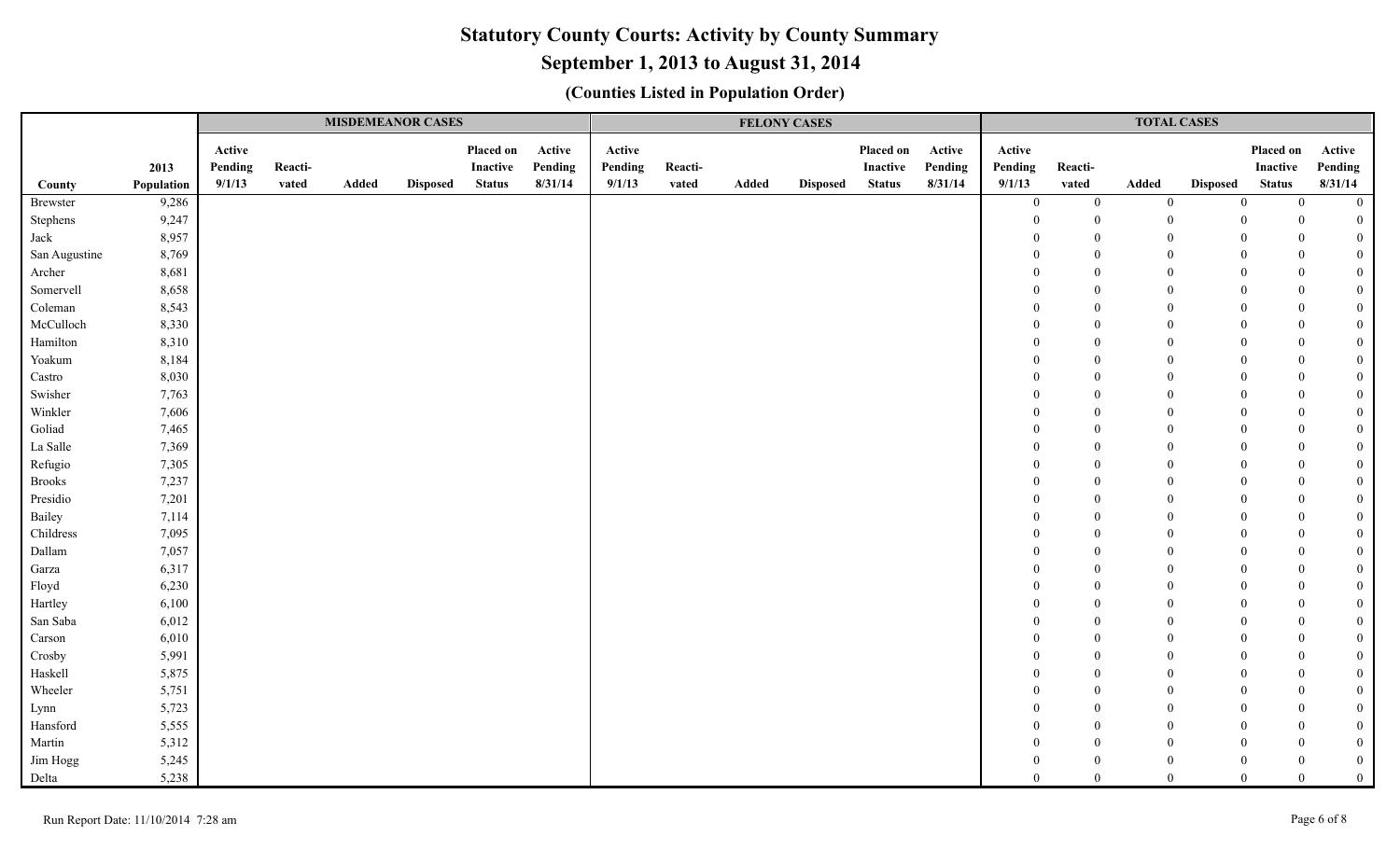# **September 1, 2013 to August 31, 2014**

|               |            |              |          | <b>CIVIL CASES</b> |                 |                 |                |          |                | <b>FAMILY CASES</b> |                 |                        | <b>JUVENILE CASES</b> |                |          |                |                 |                          |          |
|---------------|------------|--------------|----------|--------------------|-----------------|-----------------|----------------|----------|----------------|---------------------|-----------------|------------------------|-----------------------|----------------|----------|----------------|-----------------|--------------------------|----------|
|               |            | Active       |          |                    |                 | Placed on       | Active         | Active   |                |                     |                 | Placed on              | Active                | Active         |          |                |                 | Placed on                | Active   |
|               | 2013       | Pending      | Reacti-  |                    |                 | <b>Inactive</b> | Pending        | Pending  | Reacti-        |                     |                 | Inactive               | Pending               | Pending        | Reacti-  |                |                 | Inactive                 | Pending  |
| County        | Population | 9/1/13       | vated    | Added              | <b>Disposed</b> | <b>Status</b>   | 8/31/14        | 9/1/13   | vated          | Added               | <b>Disposed</b> | <b>Status</b>          | 8/31/14               | 9/1/13         | vated    | Added          | <b>Disposed</b> | <b>Status</b>            | 8/31/14  |
| Mills         | 4,907      |              |          |                    |                 |                 |                |          |                |                     |                 |                        |                       |                |          |                |                 |                          |          |
| Crane         | 4,773      |              |          |                    |                 |                 |                |          |                |                     |                 |                        |                       |                |          |                |                 |                          |          |
| Kimble        | 4,481      |              |          |                    |                 |                 |                |          |                |                     |                 |                        |                       |                |          |                |                 |                          |          |
| Hemphill      | 4,158      |              |          |                    |                 |                 |                |          |                |                     |                 |                        |                       |                |          |                |                 |                          |          |
| Mason         | 4,128      |              |          |                    |                 |                 |                |          |                |                     |                 |                        |                       |                |          |                |                 |                          |          |
| Concho        | 4,043      |              |          |                    |                 |                 |                |          |                |                     |                 |                        |                       |                |          |                |                 |                          |          |
| Hardeman      | 4,016      |              |          |                    |                 |                 |                |          |                |                     |                 |                        |                       |                |          |                |                 |                          |          |
| Sutton        | 4,006      |              |          |                    |                 |                 |                |          |                |                     |                 |                        |                       |                |          |                |                 |                          |          |
| Fisher        | 3,856      | $\mathbf{0}$ | $\theta$ | $\mathbf{0}$       | $\theta$        | $\overline{0}$  | $\overline{0}$ | $\theta$ | $\overline{0}$ | 49                  |                 | $\tau$<br>$\mathbf{0}$ | 43                    | $\overline{0}$ | $\bf{0}$ | $\overline{0}$ |                 | $\mathbf{0}$<br>$\Omega$ | $\Omega$ |
| Crockett      | 3,807      |              |          |                    |                 |                 |                |          |                |                     |                 |                        |                       |                |          |                |                 |                          |          |
| Knox          | 3,767      |              |          |                    |                 |                 |                |          |                |                     |                 |                        |                       |                |          |                |                 |                          |          |
| Baylor        | 3,614      |              |          |                    |                 |                 |                |          |                |                     |                 |                        |                       |                |          |                |                 |                          |          |
| Reagan        | 3,601      |              |          |                    |                 |                 |                |          |                |                     |                 |                        |                       |                |          |                |                 |                          |          |
| Kinney        | 3,586      |              |          |                    |                 |                 |                |          |                |                     |                 |                        |                       |                |          |                |                 |                          |          |
| Donley        | 3,522      |              |          |                    |                 |                 |                |          |                |                     |                 |                        |                       |                |          |                |                 |                          |          |
| Lipscomb      | 3,485      |              |          |                    |                 |                 |                |          |                |                     |                 |                        |                       |                |          |                |                 |                          |          |
| Shackelford   | 3,375      |              |          |                    |                 |                 |                |          |                |                     |                 |                        |                       |                |          |                |                 |                          |          |
| Upton         | 3,372      |              |          |                    |                 |                 |                |          |                |                     |                 |                        |                       |                |          |                |                 |                          |          |
| Real          | 3,350      |              |          |                    |                 |                 |                |          |                |                     |                 |                        |                       |                |          |                |                 |                          |          |
| Hudspeth      | 3,318      |              |          |                    |                 |                 |                |          |                |                     |                 |                        |                       |                |          |                |                 |                          |          |
| Hall          | 3,239      |              |          |                    |                 |                 |                |          |                |                     |                 |                        |                       |                |          |                |                 |                          |          |
| Coke          | 3,210      |              |          |                    |                 |                 |                |          |                |                     |                 |                        |                       |                |          |                |                 |                          |          |
| Schleicher    | 3,206      |              |          |                    |                 |                 |                |          |                |                     |                 |                        |                       |                |          |                |                 |                          |          |
| Collingsworth | 3,099      |              |          |                    |                 |                 |                |          |                |                     |                 |                        |                       |                |          |                |                 |                          |          |
| Sherman       | 3,093      |              |          |                    |                 |                 |                |          |                |                     |                 |                        |                       |                |          |                |                 |                          |          |
| Cochran       | 3,016      |              |          |                    |                 |                 |                |          |                |                     |                 |                        |                       |                |          |                |                 |                          |          |
| Dickens       | 2,291      |              |          |                    |                 |                 |                |          |                |                     |                 |                        |                       |                |          |                |                 |                          |          |
| Culberson     | 2,277      |              |          |                    |                 |                 |                |          |                |                     |                 |                        |                       |                |          |                |                 |                          |          |
| Jeff Davis    | 2,253      |              |          |                    |                 |                 |                |          |                |                     |                 |                        |                       |                |          |                |                 |                          |          |
| Menard        | 2,148      |              |          |                    |                 |                 |                |          |                |                     |                 |                        |                       |                |          |                |                 |                          |          |
| Oldham        | 2,102      |              |          |                    |                 |                 |                |          |                |                     |                 |                        |                       |                |          |                |                 |                          |          |
| Armstrong     | 1,949      |              |          |                    |                 |                 |                |          |                |                     |                 |                        |                       |                |          |                |                 |                          |          |
| Edwards       | 1,884      |              |          |                    |                 |                 |                |          |                |                     |                 |                        |                       |                |          |                |                 |                          |          |
| Irion         | 1,612      |              |          |                    |                 |                 |                |          |                |                     |                 |                        |                       |                |          |                |                 |                          |          |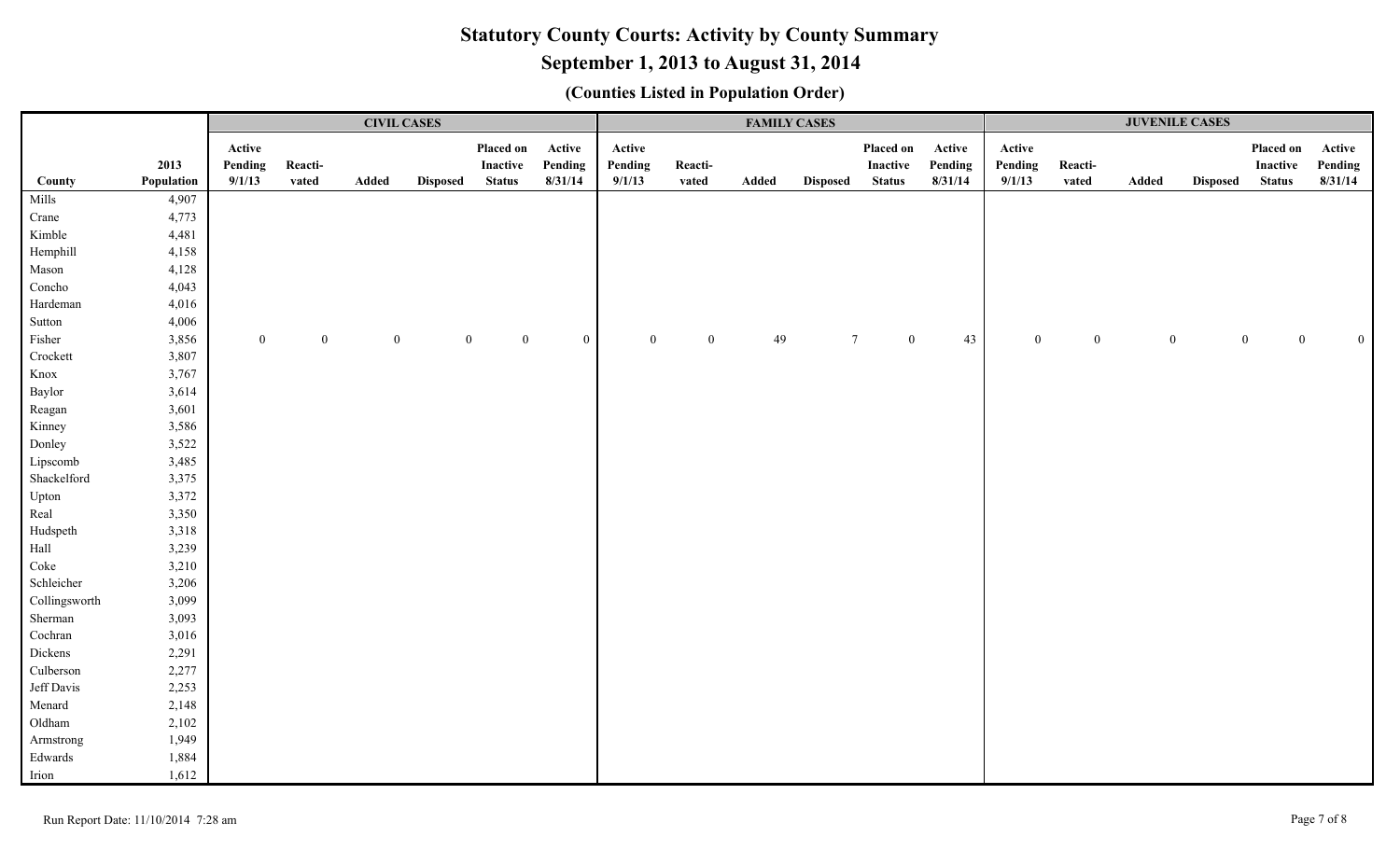# **September 1, 2013 to August 31, 2014**

|               |                    |                             |                  | <b>MISDEMEANOR CASES</b> |                 |                                        |                              |                             |                  |              | <b>FELONY CASES</b> |                                        | <b>TOTAL CASES</b>           |                             |                  |                  |                 |                                        |                              |
|---------------|--------------------|-----------------------------|------------------|--------------------------|-----------------|----------------------------------------|------------------------------|-----------------------------|------------------|--------------|---------------------|----------------------------------------|------------------------------|-----------------------------|------------------|------------------|-----------------|----------------------------------------|------------------------------|
| County        | 2013<br>Population | Active<br>Pending<br>9/1/13 | Reacti-<br>vated | Added                    | <b>Disposed</b> | Placed on<br>Inactive<br><b>Status</b> | Active<br>Pending<br>8/31/14 | Active<br>Pending<br>9/1/13 | Reacti-<br>vated | Added        | <b>Disposed</b>     | Placed on<br>Inactive<br><b>Status</b> | Active<br>Pending<br>8/31/14 | Active<br>Pending<br>9/1/13 | Reacti-<br>vated | Added            | <b>Disposed</b> | Placed on<br>Inactive<br><b>Status</b> | Active<br>Pending<br>8/31/14 |
| Mills         | 4,907              |                             |                  |                          |                 |                                        |                              |                             |                  |              |                     |                                        |                              | $\bf{0}$                    | $\boldsymbol{0}$ | $\boldsymbol{0}$ | $\mathbf{0}$    | $\overline{0}$                         | $\overline{0}$               |
| Crane         | 4,773              |                             |                  |                          |                 |                                        |                              |                             |                  |              |                     |                                        |                              | $\Omega$                    | $\overline{0}$   | $\mathbf{0}$     | $\Omega$        | $\Omega$                               | $\overline{0}$               |
| Kimble        | 4,481              |                             |                  |                          |                 |                                        |                              |                             |                  |              |                     |                                        |                              |                             | $\theta$         | $\theta$         |                 | $\Omega$                               | $\mathbf{0}$                 |
| Hemphill      | 4,158              |                             |                  |                          |                 |                                        |                              |                             |                  |              |                     |                                        |                              |                             | $\theta$         | $\theta$         | $\Omega$        | $\theta$                               | $\mathbf{0}$                 |
| Mason         | 4,128              |                             |                  |                          |                 |                                        |                              |                             |                  |              |                     |                                        |                              |                             | $\theta$         | $\theta$         | $\Omega$        | $\theta$                               | $\overline{0}$               |
| Concho        | 4,043              |                             |                  |                          |                 |                                        |                              |                             |                  |              |                     |                                        |                              |                             | $\Omega$         | $\Omega$         | $\Omega$        | $\theta$                               | $\mathbf{0}$                 |
| Hardeman      | 4,016              |                             |                  |                          |                 |                                        |                              |                             |                  |              |                     |                                        |                              | $\Omega$                    | $\theta$         | $\mathbf{0}$     | $\Omega$        | $\theta$                               | $\overline{0}$               |
| Sutton        | 4,006              |                             |                  |                          |                 |                                        |                              |                             |                  |              |                     |                                        |                              | $\Omega$                    | $\mathbf{0}$     | $\overline{0}$   | $\Omega$        | $\mathbf{0}$                           | $\mathbf{0}$                 |
| Fisher        | 3,856              | $\overline{0}$              | $\mathbf{0}$     | $\mathbf{0}$             |                 | $\boldsymbol{0}$<br>$\overline{0}$     | $\mathbf{0}$                 | $\overline{0}$              | $\theta$         | $\mathbf{0}$ |                     | $\Omega$<br>$\theta$                   | $\mathbf{0}$                 | $\Omega$                    | $\overline{0}$   | 49               |                 | $\Omega$                               | 43                           |
| Crockett      | 3,807              |                             |                  |                          |                 |                                        |                              |                             |                  |              |                     |                                        |                              | $\Omega$                    | $\mathbf{0}$     | $\mathbf{0}$     | $\Omega$        | $\theta$                               | $\mathbf{0}$                 |
| Knox          | 3,767              |                             |                  |                          |                 |                                        |                              |                             |                  |              |                     |                                        |                              | $\Omega$                    | $\theta$         | $\Omega$         | $\Omega$        | $\Omega$                               | $\mathbf{0}$                 |
| Baylor        | 3,614              |                             |                  |                          |                 |                                        |                              |                             |                  |              |                     |                                        |                              |                             | $\overline{0}$   | $\theta$         | $\Omega$        | $\theta$                               | $\mathbf{0}$                 |
| Reagan        | 3,601              |                             |                  |                          |                 |                                        |                              |                             |                  |              |                     |                                        |                              |                             | $\theta$         | $\theta$         | $\Omega$        | $\theta$                               | $\mathbf{0}$                 |
| Kinney        | 3,586              |                             |                  |                          |                 |                                        |                              |                             |                  |              |                     |                                        |                              |                             | $\theta$         | $\Omega$         |                 | $\Omega$                               | $\boldsymbol{0}$             |
| Donley        | 3,522              |                             |                  |                          |                 |                                        |                              |                             |                  |              |                     |                                        |                              |                             | $\Omega$         | $\Omega$         | $\Omega$        | $\Omega$                               | $\mathbf{0}$                 |
| Lipscomb      | 3,485              |                             |                  |                          |                 |                                        |                              |                             |                  |              |                     |                                        |                              |                             | $\Omega$         | $\Omega$         |                 | $\Omega$                               | $\overline{0}$               |
| Shackelford   | 3,375              |                             |                  |                          |                 |                                        |                              |                             |                  |              |                     |                                        |                              |                             | $\theta$         | $\theta$         |                 | $\Omega$                               | $\mathbf{0}$                 |
| Upton         | 3,372              |                             |                  |                          |                 |                                        |                              |                             |                  |              |                     |                                        |                              |                             | $\Omega$         | $\theta$         |                 | $\Omega$                               | $\overline{0}$               |
| Real          | 3,350              |                             |                  |                          |                 |                                        |                              |                             |                  |              |                     |                                        |                              |                             | $\theta$         | $\theta$         | $\Omega$        | $\theta$                               | $\mathbf{0}$                 |
| Hudspeth      | 3,318              |                             |                  |                          |                 |                                        |                              |                             |                  |              |                     |                                        |                              |                             | $\theta$         | $\theta$         | $\Omega$        | $\theta$                               | $\mathbf{0}$                 |
| Hall          | 3,239              |                             |                  |                          |                 |                                        |                              |                             |                  |              |                     |                                        |                              |                             | $\theta$         | $\theta$         | $\Omega$        | $\theta$                               | $\boldsymbol{0}$             |
| Coke          | 3,210              |                             |                  |                          |                 |                                        |                              |                             |                  |              |                     |                                        |                              |                             | $\Omega$         | $\mathbf{0}$     |                 | $\Omega$                               | $\mathbf{0}$                 |
| Schleicher    | 3,206              |                             |                  |                          |                 |                                        |                              |                             |                  |              |                     |                                        |                              |                             | $\theta$         | $\mathbf{0}$     | $\Omega$        | $\theta$                               | $\mathbf{0}$                 |
| Collingsworth | 3,099              |                             |                  |                          |                 |                                        |                              |                             |                  |              |                     |                                        |                              |                             | $\theta$         | $\boldsymbol{0}$ | $\Omega$        | $\Omega$                               | $\mathbf{0}$                 |
| Sherman       | 3,093              |                             |                  |                          |                 |                                        |                              |                             |                  |              |                     |                                        |                              |                             | $\overline{0}$   | $\theta$         | $\Omega$        | $\Omega$                               | $\boldsymbol{0}$             |
| Cochran       | 3,016              |                             |                  |                          |                 |                                        |                              |                             |                  |              |                     |                                        |                              |                             | $\overline{0}$   | $\Omega$         | $\Omega$        | $\Omega$                               | $\mathbf{0}$                 |
| Dickens       | 2,291              |                             |                  |                          |                 |                                        |                              |                             |                  |              |                     |                                        |                              |                             | $\theta$         | $\Omega$         | $\Omega$        | $\Omega$                               | $\boldsymbol{0}$             |
| Culberson     | 2,277              |                             |                  |                          |                 |                                        |                              |                             |                  |              |                     |                                        |                              |                             | $\overline{0}$   | $\theta$         | $\Omega$        | $\Omega$                               | $\mathbf{0}$                 |
| Jeff Davis    | 2,253              |                             |                  |                          |                 |                                        |                              |                             |                  |              |                     |                                        |                              |                             | $\theta$         | $\theta$         | $\Omega$        | $\Omega$                               | $\overline{0}$               |
| Menard        | 2,148              |                             |                  |                          |                 |                                        |                              |                             |                  |              |                     |                                        |                              |                             | $\overline{0}$   | $\overline{0}$   | $\Omega$        | $\Omega$                               | $\mathbf{0}$                 |
| Oldham        | 2,102              |                             |                  |                          |                 |                                        |                              |                             |                  |              |                     |                                        |                              |                             | $\overline{0}$   | $\mathbf{0}$     |                 | $\Omega$                               | $\overline{0}$               |
| Armstrong     | 1,949              |                             |                  |                          |                 |                                        |                              |                             |                  |              |                     |                                        |                              |                             | $\theta$         | $\theta$         |                 | $\Omega$                               | $\overline{0}$               |
| Edwards       | 1,884              |                             |                  |                          |                 |                                        |                              |                             |                  |              |                     |                                        |                              |                             | $\Omega$         | $\theta$         | $\Omega$        | $\Omega$                               | $\boldsymbol{0}$             |
| Irion         | 1,612              |                             |                  |                          |                 |                                        |                              |                             |                  |              |                     |                                        |                              | $\Omega$                    | $\Omega$         | $\theta$         | $\theta$        | $\Omega$                               | $\mathbf{0}$                 |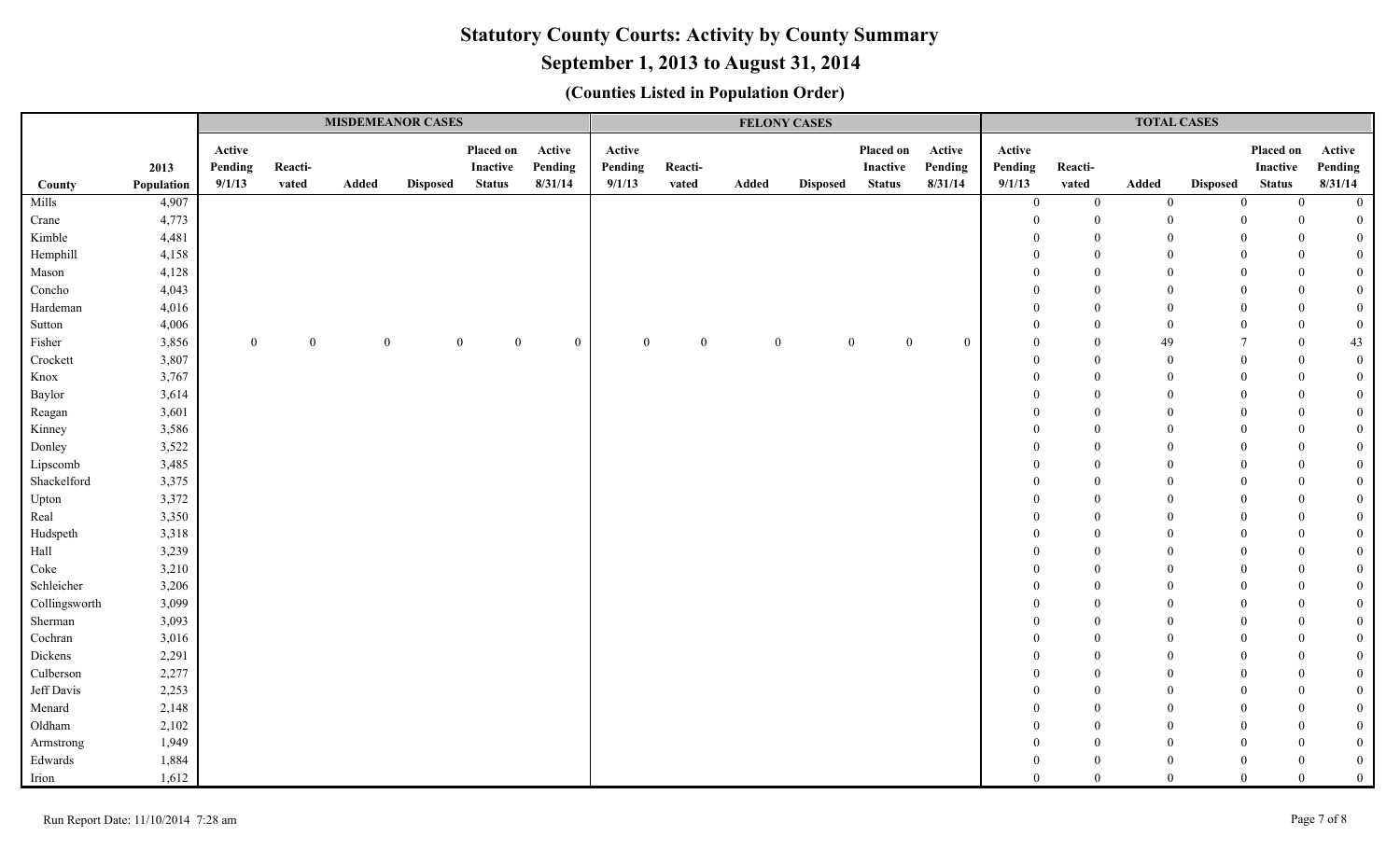# **September 1, 2013 to August 31, 2014**

|               |            |                   |         | <b>CIVIL CASES</b> |                 |                       |                   |                   |         |        | <b>FAMILY CASES</b> |                       |                   |                   |         | <b>JUVENILE CASES</b> |                 |                       |                   |
|---------------|------------|-------------------|---------|--------------------|-----------------|-----------------------|-------------------|-------------------|---------|--------|---------------------|-----------------------|-------------------|-------------------|---------|-----------------------|-----------------|-----------------------|-------------------|
|               | 2013       | Active<br>Pending | Reacti- |                    |                 | Placed on<br>Inactive | Active<br>Pending | Active<br>Pending | Reacti- |        |                     | Placed on<br>Inactive | Active<br>Pending | Active<br>Pending | Reacti- |                       |                 | Placed on<br>Inactive | Active<br>Pending |
| County        | Population | 9/1/13            | vated   | Added              | <b>Disposed</b> | <b>Status</b>         | 8/31/14           | 9/1/13            | vated   | Added  | <b>Disposed</b>     | <b>Status</b>         | 8/31/14           | 9/1/13            | vated   | Added                 | <b>Disposed</b> | <b>Status</b>         | 8/31/14           |
| Throckmorton  | 1,600      |                   |         |                    |                 |                       |                   |                   |         |        |                     |                       |                   |                   |         |                       |                 |                       |                   |
| Briscoe       | 1,537      |                   |         |                    |                 |                       |                   |                   |         |        |                     |                       |                   |                   |         |                       |                 |                       |                   |
| Cottle        | 1,452      |                   |         |                    |                 |                       |                   |                   |         |        |                     |                       |                   |                   |         |                       |                 |                       |                   |
| Stonewall     | 1,432      |                   |         |                    |                 |                       |                   |                   |         |        |                     |                       |                   |                   |         |                       |                 |                       |                   |
| Foard         | 1,277      |                   |         |                    |                 |                       |                   |                   |         |        |                     |                       |                   |                   |         |                       |                 |                       |                   |
| Glasscock     | 1,251      |                   |         |                    |                 |                       |                   |                   |         |        |                     |                       |                   |                   |         |                       |                 |                       |                   |
| Sterling      | 1,219      |                   |         |                    |                 |                       |                   |                   |         |        |                     |                       |                   |                   |         |                       |                 |                       |                   |
| Motley        | 1,196      |                   |         |                    |                 |                       |                   |                   |         |        |                     |                       |                   |                   |         |                       |                 |                       |                   |
| Terrell       | 903        |                   |         |                    |                 |                       |                   |                   |         |        |                     |                       |                   |                   |         |                       |                 |                       |                   |
| Roberts       | 831        |                   |         |                    |                 |                       |                   |                   |         |        |                     |                       |                   |                   |         |                       |                 |                       |                   |
| Kent          | 807        |                   |         |                    |                 |                       |                   |                   |         |        |                     |                       |                   |                   |         |                       |                 |                       |                   |
| McMullen      | 764        |                   |         |                    |                 |                       |                   |                   |         |        |                     |                       |                   |                   |         |                       |                 |                       |                   |
| Borden        | 637        |                   |         |                    |                 |                       |                   |                   |         |        |                     |                       |                   |                   |         |                       |                 |                       |                   |
| Kenedy        | 412        |                   |         |                    |                 |                       |                   |                   |         |        |                     |                       |                   |                   |         |                       |                 |                       |                   |
| King          | 285        |                   |         |                    |                 |                       |                   |                   |         |        |                     |                       |                   |                   |         |                       |                 |                       |                   |
| Loving        | 95         |                   |         |                    |                 |                       |                   |                   |         |        |                     |                       |                   |                   |         |                       |                 |                       |                   |
| <b>TOTALS</b> | 26,448,193 | 209,888           | 1,899   | 111,167            | 108,131         | 4,141                 | 200,983           | 37,855            | 241     | 40,199 | 36,617              | 387                   | 41,501            | 6,600             | 188     | 6,482                 | 6,204           | 288                   | 7,276             |